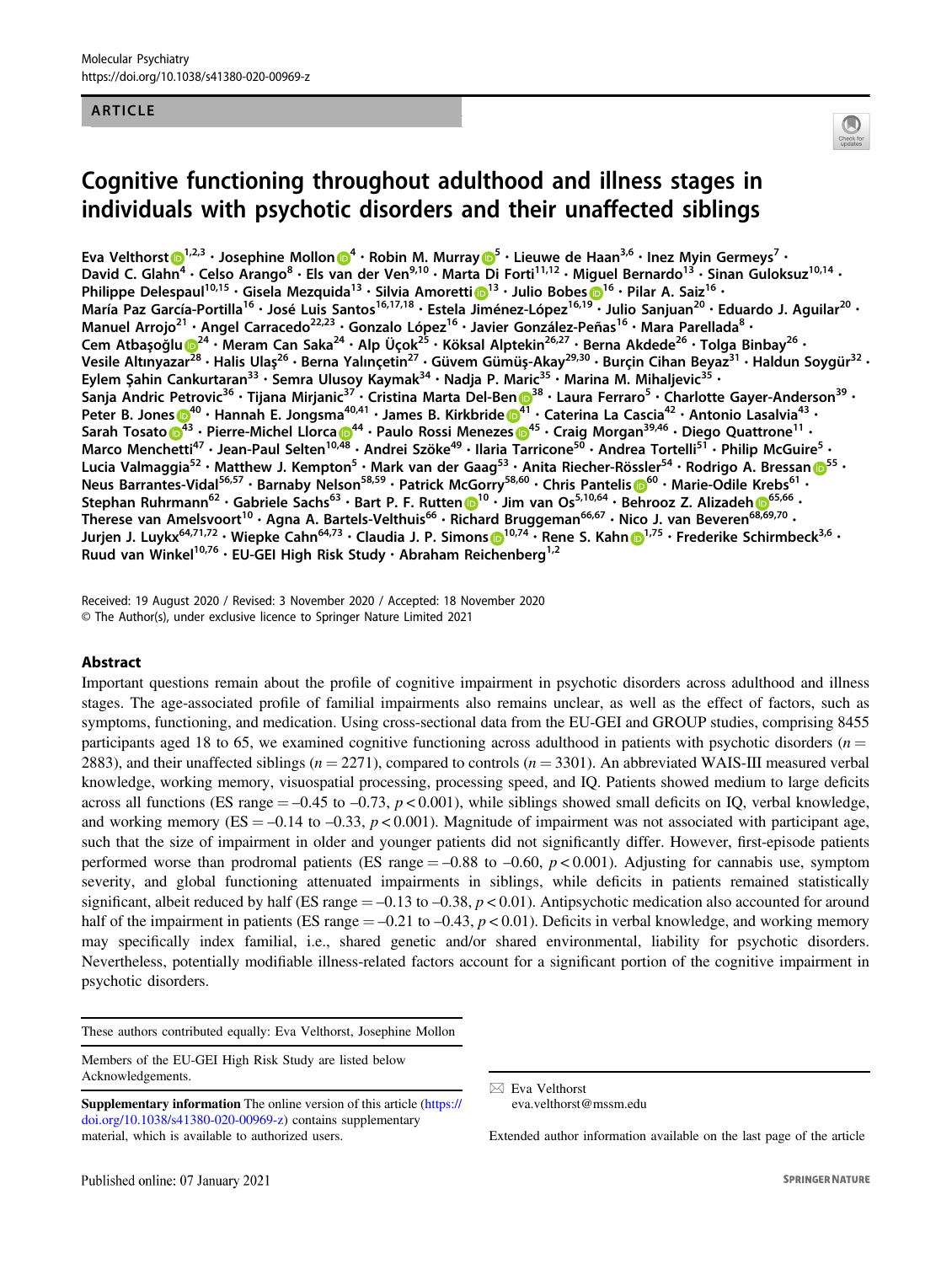# Introduction

Cognitive impairment is a common feature of schizophrenia and related psychotic disorders. Some even argue that schizophrenia should be conceptualized as a cognitive rather than psychotic illness, with cognitive dysfunction representing the core component of the disorder [\[1,](#page-10-0) [2](#page-10-0)]. Indeed, the DSM-V emphasizes the importance of assessing cognitive functioning alongside the five symptom domains (delusions, hallucinations, disorganized speech, disorganized, behavior, negative symptoms) [\[3](#page-10-0)], and in ICD-11, cognitive symptoms are listed alongside positive, negative, depressive, manic, and psychomotor symptoms [[4\]](#page-10-0). However, despite more than a century of research on cognitive functioning in schizophrenia-related disorders, important knowledge gaps remain.

First, the profile of cognitive impairment across the lifespan remains poorly characterized, and its relationship with illness stages is unclear. Evidence suggests that patients with schizophrenia-related disorders experience some degree of cognitive decline over their lifetime, with the largest decline occurring during the years prior and up to the first few years after onset [\[5](#page-10-0)]. After illness onset, both cross-sectional [[6\]](#page-10-0) and longitudinal [[7](#page-10-0)] evidence suggests at least some stabilization of impairment. However, there is also evidence for decline after onset [\[8](#page-10-0)], a second 'peak' in decline during later, chronic illness stages [\[9\]](#page-10-0), and increased risk of dementia in very-late onset schizophrenia [\[10\]](#page-11-0). Efforts to examine the profile of specific cognitive functions across adulthood have also yielded mixed findings [\[6](#page-10-0), [8\]](#page-10-0). Delineating the profile of these functions across adulthood and illness stages may reveal critical functions and periods for detection and intervention.

Second, cognitive decline has not been fully considered as an age-associated process, rather than in relation to stage of illness (i.e., premorbid, first-episode, chronic) [\[5](#page-10-0)]. Similarly, most studies have examined early [[7](#page-10-0)] or late adulthood [[9\]](#page-10-0), without being able to trace cognitive functioning across the entirety of adulthood. While evidence suggests that cognitive decline during the first two decades of life reflects a failure to keep up with developmental norms rather than loss of cognitive capacity [\[11,](#page-11-0) [12\]](#page-11-0), studies have not yet delineated the nature of age-associated processes throughout adulthood. The importance of considering cognitive functioning beyond adolescence is highlighted by the fact that brain and cognitive development continue well into the third decade of life [\[13\]](#page-11-0).

Third, studies have yet to examine the full age-associated profile of familial deficits. Substantial evidence suggests that relatives of patients with schizophrenia-related disorders also show some degree of cognitive impairment [\[14](#page-11-0), [15\]](#page-11-0), at least in part due to shared heritable genetic mechanisms. The genetic underpinnings of cognitive impairments in schizophrenia-related disorders have been demonstrated by studies showing overlap between schizophrenia polygenic risk scores (PRS) and cognitive performance [\[16](#page-11-0)], as well as educational attainment [[17\]](#page-11-0). However, despite continued evidence for familial cognitive impairments, it remains unclear whether siblings show greater impairments in certain domains and whether the age-associated pattern of cognitive impairments resembles that of patients. A detailed evaluation of the familiality of cognitive deficits across adulthood and cognitive domains may provide important additional etiological clues about the genetic and neurobiological underpinnings of cognitive impairments in schizophrenia-related disorders.

Lastly, it remains unknown whether illness-related factors such as symptom severity, global functioning, and antipsychotic medication influence cognitive impairments differentially throughout adulthood. The age-associated influence of cannabis use on cognitive impairments is similarly unclear, despite the role cannabis may play in the emergence of psychotic symptoms [\[18\]](#page-11-0). The potentially moderating effect of sex on age-associated cognitive processes in psychotic disorders also remains largely unexplored. Examining these factors across adulthood may advance understanding of the etiology of cognitive impairment, as well as its clinical significance.

Using the largest sample of patients with schizophreniarelated disorders, non-psychotic siblings, and controls to date, we examined cognitive impairments across adulthood. We used cross-sectional data on general and specific functions from 8,455 individuals aged 18 to 65 from the Genetic Risk and Outcome of Psychosis (GROUP) and EUropean network of national schizophrenia networks studying Gene-Environment Interactions (EU-GEI) studies, which comprise prodromal (i.e., converted to a schizophrenia-related disorder during the study), first-episode and established illness stages. We examined whether: (1) cognitive impairments in patients differ by age category (i.e., very early-, early- and midadulthood) and/or stage of illness (i.e., prodromal stage, firstepisode, established stage), (2) siblings of these patients show a similar pattern of impairment, and (3) this impairment is influenced by socioeconomic status, education, sex, symptom severity, global functioning, antipsychotic medication, and cannabis use.

### Methods

## Sample

Data were collected in 30 centers across 13 countries (UK, Netherlands, Spain, France, Italy, Serbia, Turkey, Austria, Switzerland, Germany, Australia, Denmark, Brazil), and were part of the baseline assessment for the EU-GEI study, which ran from May 1st 2010 to April 30th 2015 [\[19,](#page-11-0) [20\]](#page-11-0), or the GROUP study, which ran from April 2004 to December 2013 [\[21\]](#page-11-0). Ethical approval was granted in each center and all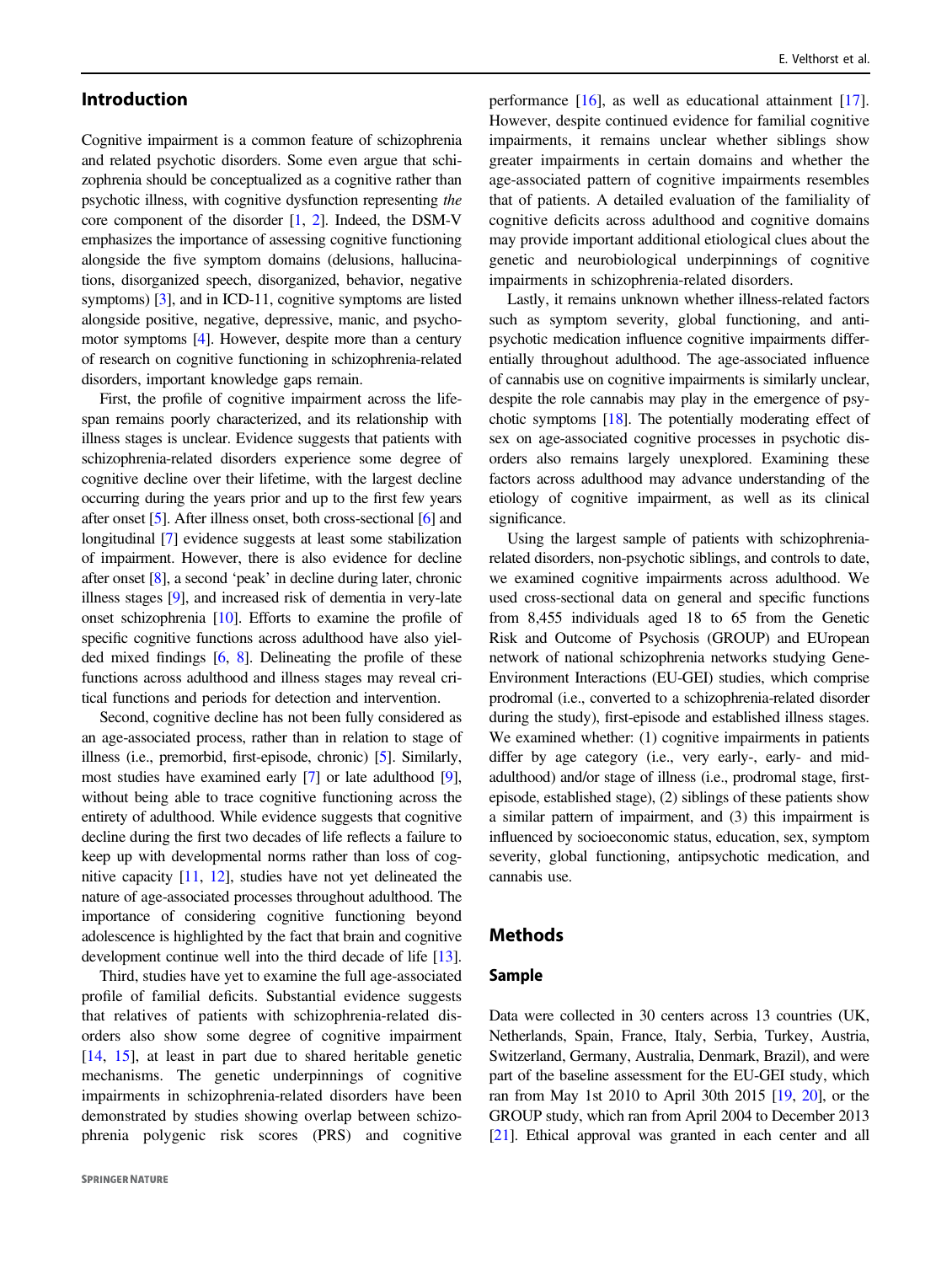participants provided written informed consent. Of the combined dataset of 10,136 individuals, 685 (21.6%) patients, 259 (11.0%) siblings and 334 (10.0%) controls did not complete cognitive testing, leaving a total of 8858 individuals (3341 controls, 2347 siblings, 3,170 patients). Patients were either in the prodromal (i.e., had converted to a schizophrenia-related disorder during the study period), first-episode or established stage of illness, and were excluded if an organic cause was the primary reason for their psychotic symptoms. Control participants were excluded if they had a past or current diagnosis of any schizophrenia-related disorder. All participants had to have adequate language skills local to each center in order to undergo cognitive testing. Other exclusion and inclusion criteria for individual studies/work packages covering the different illness stages are described in the supplement.

## Measures

#### Cognition

An abbreviated WAIS-III [\[22](#page-11-0)], comprising the information, arithmetic, block design, and digit symbol coding subtests, was used to measure performance in the domains of verbal knowledge, working memory visuospatial processing, and processing speed, respectively. Each WAIS subtest taps into many different abilities and the domains mentioned herein are simplified. In GROUP, all items of each subtest were administered. In EU-GEI, the digit symbol coding was administered for the standard time, along with every second item of the block design and arithmetic subtests, and every third item of the information subtest [[23](#page-11-0)]. Raw scores were then multiplied by two (arithmetic and block design) or three (information). This abbreviated WAIS-III version was developed for EU-GEI and provides a reliable approximation of IQ and the four subtests [[23\]](#page-11-0).

#### Sociodemographic characteristics

Age, sex, ethnicity, years of education, and parental socioeconomic status (SES) were obtained (Table [1](#page-3-0)). In EU-GEI, parental SES (i.e., occupation level) was obtained using an amended version of the Medical Research Council Socioeconomic Schedule (MRC SDS) [\[24](#page-11-0)], and in GROUP using a comparable scale. Current cannabis use was ascertained in GROUP using the Composite International Diagnostic Interview (CIDI) [\[25](#page-11-0)] and in EUGEI using the Cannabis Experiences Questionnaire (CEQ) [\[26](#page-11-0)].

### Clinical characteristics

Diagnoses were obtained using the Operational Criteria Checklist algorithm (OPCRIT) [[27\]](#page-11-0). OPCRIT shows high interrater reliability generally [[28\]](#page-11-0) and in our study, after training ( $\kappa = 0.7$ ). Illness duration and current antipsychotic medication use (yes/no) were assessed using the abbreviated Nottingham Onset Schedule (NOS) [\[29](#page-11-0)]. Symptom severity and general functioning were measured using the Global Assessment of Functioning (GAF) symptom and disability scales [\[30](#page-11-0)], respectively.

#### Statistical analyses

Group differences in sample characteristics were examined using  $\gamma$ 2, *t*- and Mann–Whitney-*U*-tests. Raw scores on the digit symbol coding, block design, information and arithmetic subtests, and the sum of these subtests (i.e., raw IQ) were z transformed. Thus,  $\beta$  values throughout represent standardized effect sizes (ES), with values 0.2, 0.5, and 0.8 indicating small, medium, and large ESs, respectively. These z scores were used in all statistical analyses, and are plotted by age separately for each country in sFigs. 1–5.

#### Age-associated group differences in cognitive functioning

Multilevel linear models (MLMs) were fitted to account for the hierarchical structure of the data (i.e., with random intercepts for country, center, and family). Based on age distributions (sFig. 6) and nonlinear relationships between age and cognitive functioning (Fig. [1](#page-4-0)), we categorized individuals into approximately equal-sized age groups: 18–25, 26–39, and 40–65 years, representing very early-, early- and mid-adulthood, respectively (Table [1\)](#page-3-0). Effects of interest were group main effects and the interaction between group and age category. A statistically significant group main effect would indicate a difference in cognitive performance between patients and/or siblings compared to controls. A statistically significant groupby-age interaction would indicate that group differences in cognitive performance differ by participants' age. Sex and ethnicity were entered as covariates in all models.

#### Illness stage and duration

The effect of illness stage was examined using MLMs as described above, but with prodromal patients set as the reference. Illness stage was based on study (i.e., prodrome  $study = productional stage, first-episode study = first-episode,$ course studies = established stage), except for individuals in the course studies with an illness duration of less than 2 years ( $n = 314$ ), who were considered first-episode. Illness duration (measured in years from illness onset) was entered into MLMs as a continuous effect of interest.

### Sociodemographic and illness-related factors

We entered sociodemographic and illness-related factors (current cannabis use; symptom severity i.e., GAF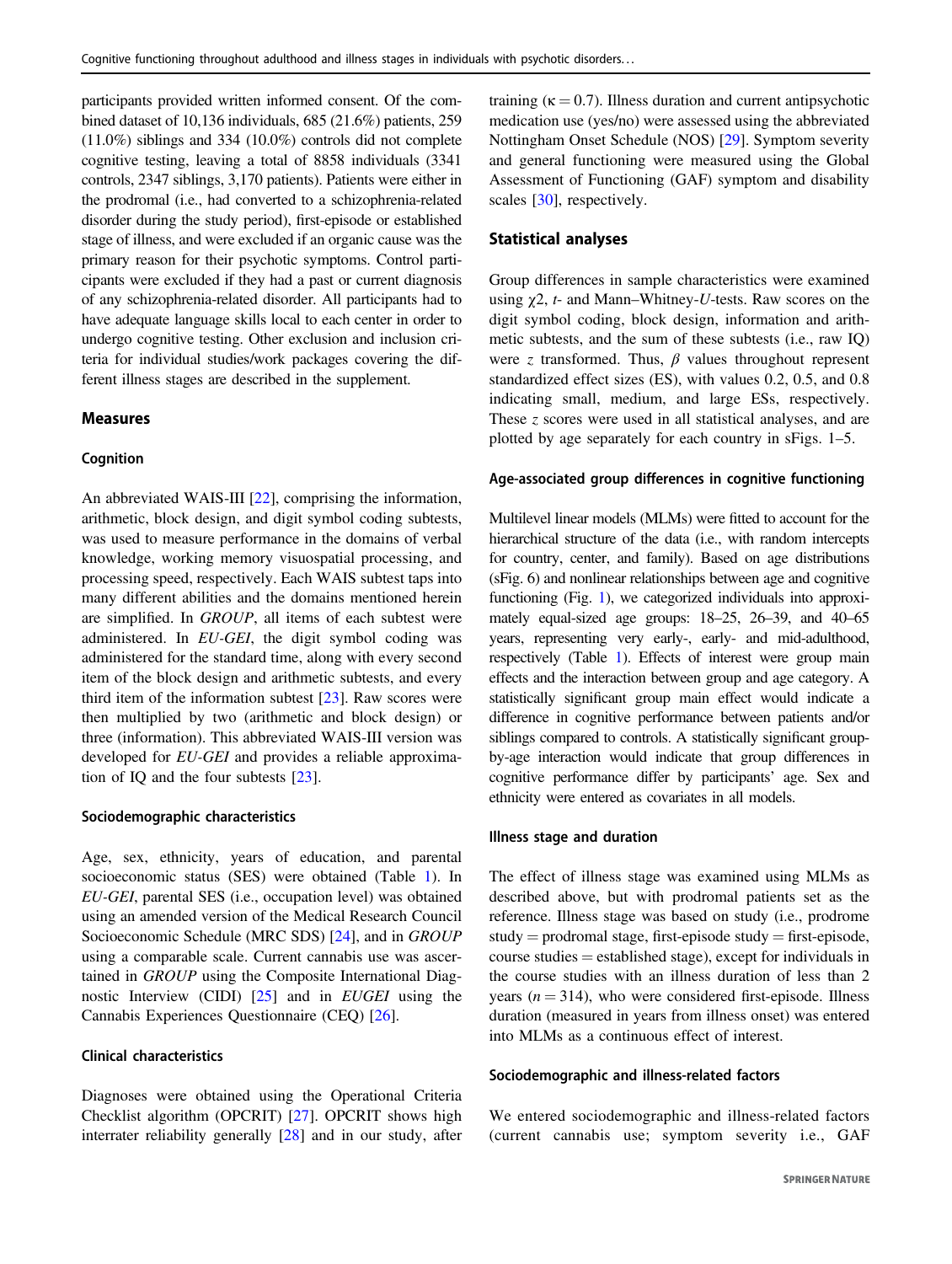<span id="page-3-0"></span>Table 1 Sample characteristics.

|                                     | $\mathop{\mathrm{Prodrome}}\nolimits^{\mathrm{a}}$<br>$N = 56$ |                          | First-episode <sup>b</sup><br>$N = 865$ |                          | Established-stage <sup>c</sup><br>$N = 1962$ |                          | Sibling <sup>d</sup><br>$N = 2271$ |                          | Controls <sup>e</sup><br>$N = 3,301$ |                          | Group differences                                                |
|-------------------------------------|----------------------------------------------------------------|--------------------------|-----------------------------------------|--------------------------|----------------------------------------------|--------------------------|------------------------------------|--------------------------|--------------------------------------|--------------------------|------------------------------------------------------------------|
|                                     | n/mean                                                         | $\%$ /SD                 | n/mean                                  | %/SD                     | n/mean                                       | $%$ /SD                  | n/mean                             | $%$ /SD                  | n/mean                               | $%$ /SD                  |                                                                  |
| Male                                | 32                                                             | 57.1                     | 530                                     | 61.3                     | 1406                                         | 71.7                     | 996                                | 43.7                     | 1609                                 | 48.7                     | $a \neq c,d; b \neq c,d,e;$                                      |
| Missing                             |                                                                |                          | $\qquad \qquad -$                       |                          | $\overline{\phantom{0}}$                     | ÷                        | 1                                  | $0.0\,$                  |                                      |                          | $c \neq d, e$ ; d $\neq e$                                       |
| Age                                 | 22.80                                                          | 4.33                     | 30.72                                   | 10.46                    | 30.46                                        | 8.57                     | 31.60                              | 9.14                     | 34.23                                | 11.68                    | $a \neq b, c, d, e$ ; $b \neq d, e$ ; $c \neq d$ ,               |
| <b>Missing</b>                      |                                                                | $\overline{\phantom{0}}$ | $\overline{\phantom{0}}$                |                          |                                              | $\equiv$                 | 3                                  | 0.0                      | 2                                    | 0.0                      | e; d≠e                                                           |
| Age category                        |                                                                |                          |                                         |                          |                                              |                          |                                    |                          |                                      |                          |                                                                  |
| $18 - 25$                           | 46                                                             | 82.1                     | 350                                     | 40.5                     | 660                                          | 33.6                     | 701                                | 30.9                     | 921                                  | 27.9                     | $a \neq b, c, d.e; b \neq c, d, e;$                              |
| $26 - 39$                           | 10                                                             | 17.9                     | 346                                     | 40.0                     | 953                                          | 48.6                     | 1102                               | 48.6                     | 1327                                 | 40.2                     | $c \neq d, e$ ; d $\neq e$                                       |
| $40 - 65$                           | -                                                              | $\frac{1}{2}$            | 169                                     | 19.5                     | 349                                          | 17.9                     | 465                                | 20.5                     | 1051                                 | 31.9                     |                                                                  |
| White ethnicity                     | 36                                                             | 64.3                     | 556                                     | 64.3                     | 1721                                         | 88.9                     | 2036                               | 89.9                     | 2953                                 | 89.78                    | $a \neq c,d,e$ ; $b \neq c,d,e$                                  |
| <b>Missing</b>                      |                                                                | $\overline{\phantom{0}}$ | $\overline{\phantom{0}}$                | -                        | 27                                           | 1.4                      | 6                                  | 0.3                      | 12                                   | 0.4                      |                                                                  |
| <b>Illness duration in</b><br>years | $\overline{\phantom{0}}$                                       | $\qquad \qquad -$        | 0.67                                    | 2.86                     | 6.27                                         | 6.02                     | $\qquad \qquad$                    | -                        | $\overline{\phantom{0}}$             | $\overline{\phantom{0}}$ | b≠c                                                              |
| <b>Missing</b>                      | $\overline{\phantom{0}}$                                       | $\overline{\phantom{0}}$ | 298                                     | 34.5                     | 485                                          | 24.72                    | $\overline{\phantom{0}}$           | -                        |                                      | $\overline{\phantom{m}}$ |                                                                  |
| Antipsychotics                      | 9                                                              | 25.0                     | 816                                     | 96.3                     | 1745                                         | 93.7                     | $\equiv$                           | $\overline{\phantom{0}}$ |                                      | $\equiv$                 | $a \neq b, c$ ; $b \neq c$                                       |
| <b>Missing</b>                      | 20                                                             | 35.7                     | 18                                      | 2.1                      | 99                                           | 5.0                      | $\overline{\phantom{0}}$           | $\overline{\phantom{0}}$ | $\overline{\phantom{0}}$             | $\qquad \qquad -$        |                                                                  |
| <b>Paternal SES</b>                 |                                                                |                          |                                         |                          |                                              |                          |                                    |                          |                                      |                          |                                                                  |
| Higher                              | 16                                                             | 35.6                     | 193                                     | 25.2                     | 52                                           | 24.3                     | 59                                 | 26.0                     | 412                                  | 28.1                     | $a \neq b, c, d, e$ ; $b \neq d, e$                              |
| Intermediate                        | 17                                                             | 37.8                     | 181                                     | 23.6                     | 64                                           | 29.9                     | 77                                 | 33.9                     | 419                                  | 28.6                     |                                                                  |
| Lower                               | 9                                                              | 20.0                     | 369                                     | 48.1                     | 97                                           | 45.3                     | 90                                 | 39.7                     | 625                                  | 42.6                     |                                                                  |
| Unemployed                          | 3                                                              | 6.7                      | 24                                      | 3.1                      | $\mathbf{1}$                                 | 0.5                      | $\mathbf{1}$                       | 0.4                      | 11                                   | 0.8                      |                                                                  |
| <b>Missing</b>                      | 11                                                             | 18.3                     | 98                                      | 11.3                     | $1748^{\rm a}$                               | $89.1^a$                 | $2044^{\rm a}$                     | $90.0^{\rm a}$           | $1834^{\rm a}$                       | $55.6^{\circ}$           |                                                                  |
| Country                             |                                                                |                          |                                         |                          |                                              |                          |                                    |                          |                                      |                          |                                                                  |
| UK                                  | 22                                                             | 39.3                     | 155                                     | 17.9                     | -                                            | $\qquad \qquad -$        | 5                                  | $0.2\,$                  | 324                                  | 9.8                      |                                                                  |
| Netherlands                         | 5                                                              | 8.9                      | 176                                     | 20.4                     | 998                                          | 50.9                     | 1012                               | 44.6                     | 755                                  | 22.9                     |                                                                  |
| Austria                             | 3                                                              | 5.4                      | $\frac{1}{2}$                           | —                        | $\overline{\phantom{0}}$                     | -                        | $\overline{\phantom{0}}$           | -                        | $\qquad \qquad -$                    | $\overline{\phantom{0}}$ |                                                                  |
| Switzerland                         | 5                                                              | 8.9                      | $\overline{\phantom{0}}$                | —                        | $\overline{\phantom{0}}$                     | -                        | -                                  | -                        | $\overline{\phantom{a}}$             |                          |                                                                  |
| Spain                               | $\sqrt{2}$                                                     | 3.6                      | 185                                     | 21.4                     | 385                                          | 19.6                     | 538                                | 23.7                     | 637                                  | 19.3                     |                                                                  |
| Turkey                              |                                                                | -                        | $\overline{\phantom{0}}$                | $\overline{\phantom{0}}$ | 528                                          | 26.9                     | 565                                | 24.9                     | 949                                  | 28.8                     |                                                                  |
| Serbia                              | $\overline{a}$                                                 | $\overline{\phantom{0}}$ | $\overline{\phantom{0}}$                | $\overline{\phantom{0}}$ | 51                                           | 2.6                      | 50                                 | 2.2                      | 36                                   | 1.1                      |                                                                  |
| Australia                           | 3                                                              | 5.4                      | $\overline{\phantom{0}}$                | -                        | $\overline{\phantom{0}}$                     | $\equiv$                 | $\overline{\phantom{0}}$           | $\equiv$                 | 15                                   | 0.5                      |                                                                  |
| Germany                             | 5                                                              | 8.9                      | $\qquad \qquad -$                       | -                        | $\equiv$                                     | $\overline{a}$           | $\qquad \qquad -$                  | -                        | $\overline{\phantom{0}}$             | $\overline{\phantom{0}}$ |                                                                  |
| France                              | $\tau$                                                         | 12.5                     | 87                                      | 10.1                     |                                              | -                        | 6                                  | 0.3                      | 144                                  | 4.4                      |                                                                  |
| <b>Brazil</b>                       |                                                                |                          | 162                                     | 18.7                     |                                              | $\overline{\phantom{0}}$ | 88                                 | 3.9                      | 280                                  | 8.5                      |                                                                  |
| Denmark                             | 4                                                              | 7.1                      | $\equiv$                                | $\overline{\phantom{0}}$ | $\overline{\phantom{0}}$                     | $\overline{\phantom{m}}$ | $\overline{\phantom{a}}$           | $\equiv$                 | $\overline{\phantom{a}}$             | $\qquad \qquad =$        |                                                                  |
| Italy                               |                                                                |                          | 100                                     | 11.6                     | $\overline{\phantom{0}}$                     | $\equiv$                 | $\tau$                             | 0.3                      | 161                                  | 4.9                      |                                                                  |
| <b>Years of education</b>           | 14.36                                                          | 3.19                     | 13.10                                   | 4.22                     | 12.14                                        | 3.98                     | 13.33                              | 4.30                     | 13.60                                | 4.25                     | $a \neq c, d, e$ ; $b \neq c, d, e$ ; $c \neq d$                 |
| <b>Missing</b>                      | 9                                                              | 13.8                     | 18                                      | 2.1                      | 98                                           | 5.0                      | 62                                 | 2.7                      | 44                                   | 1.3                      |                                                                  |
| Current cannabis use                | 15                                                             | 27.8                     | 189                                     | 22.1                     | 205                                          | 14.7                     | 203                                | 12.5                     | 304                                  | $10.5\,$                 | a≠c,d,e; b≠c,d,e;<br>$c \neq e$ ; d $\neq e$                     |
| <b>Missing</b>                      | $\overline{c}$                                                 | 3.3                      | 9                                       | 1.0                      | 566                                          | 28.8                     | 642                                | 28.3                     | 414                                  | 12.5                     |                                                                  |
| <b>GAF</b> symptoms                 | 51.65                                                          | 8.25                     | 47.61                                   | 17.50                    | 54.60                                        | 16.54                    | 82.46                              | 12.15                    | 85.31                                | 9.90                     | $a \neq d, e$ ; $b \neq c, d, e$ ;<br>$c \neq d, e$ ; d $\neq e$ |
| Missing                             | $\overline{4}$                                                 | 6.2                      | 38                                      | 4.4                      | 139                                          | 7.1                      | 1097                               | 46.8                     | 609                                  | 18.4                     |                                                                  |
| <b>GAF</b> disability               | 52.14                                                          | 10.27                    | 51.82                                   | 16.53                    | 54.32                                        | 16.82                    | 84.91                              | 11.34                    | 86.60                                | 9.10                     | $a \neq d.e$ ; $b \neq c,d,e$ ;<br>$c \neq d, e$ ; d $\neq e$    |
| <b>Missing</b>                      |                                                                | $\equiv$                 | 37                                      | 4.3                      | 143                                          | 7.3                      | 1037                               | 45.7                     | 608                                  | 18.4                     |                                                                  |
| <b>Scaled cognition scores</b>      |                                                                |                          |                                         |                          |                                              |                          |                                    |                          |                                      |                          |                                                                  |
| IQ                                  | 97.32                                                          | 14.64                    | 84.86                                   | 18.06                    | 88.74                                        | 16.93                    | 97.19                              | 16.60                    | 98.88                                | 18.06                    | $a \neq b, c$ ; $b \neq c, d, e$ ;<br>$c \neq d, e$ ; d $\neq e$ |
| Information                         | 10.50                                                          | 3.39                     | 8.77                                    | 3.80                     | 9.56                                         | 3.67                     | 9.69                               | 3.52                     | 10.19                                | 3.55                     | $a \neq b$ ; $b \neq c, d, e$ ; $c \neq e$ ; $d \neq e$          |
| Arithmetic                          | 9.67                                                           | 3.35                     | 7.70                                    | 3.34                     | 8.84                                         | 3.23                     | 9.82                               | 3.25                     | 10.08                                | 3.19                     | $a \neq b$ ; $b \neq c, d, e$ ;<br>$c \neq d, e$ ; d $\neq e$    |
| Block design                        | 9.64                                                           | 3.27                     | 7.82                                    | 3.64                     | 8.72                                         | 3.36                     | 9.89                               | 3.06                     | 9.84                                 | 3.29                     | $a \neq b$ ; $b \neq c, d, e$ ;<br>$c \neq d, e$ ; d $\neq e$    |
| Symbol coding                       | 8.70                                                           | 2.76                     | 6.68                                    | 2.91                     | 5.99                                         | 3.43                     | 9.04                               | 3.66                     | 9.10                                 | 4.06                     | $a \neq b, c$ ; $b \neq c, d, e$ ; $c \neq d, e$                 |

<sup>a</sup>Missingness due to comparable measures not being available in the GROUP study.

≠Significantly different at p < 0.05.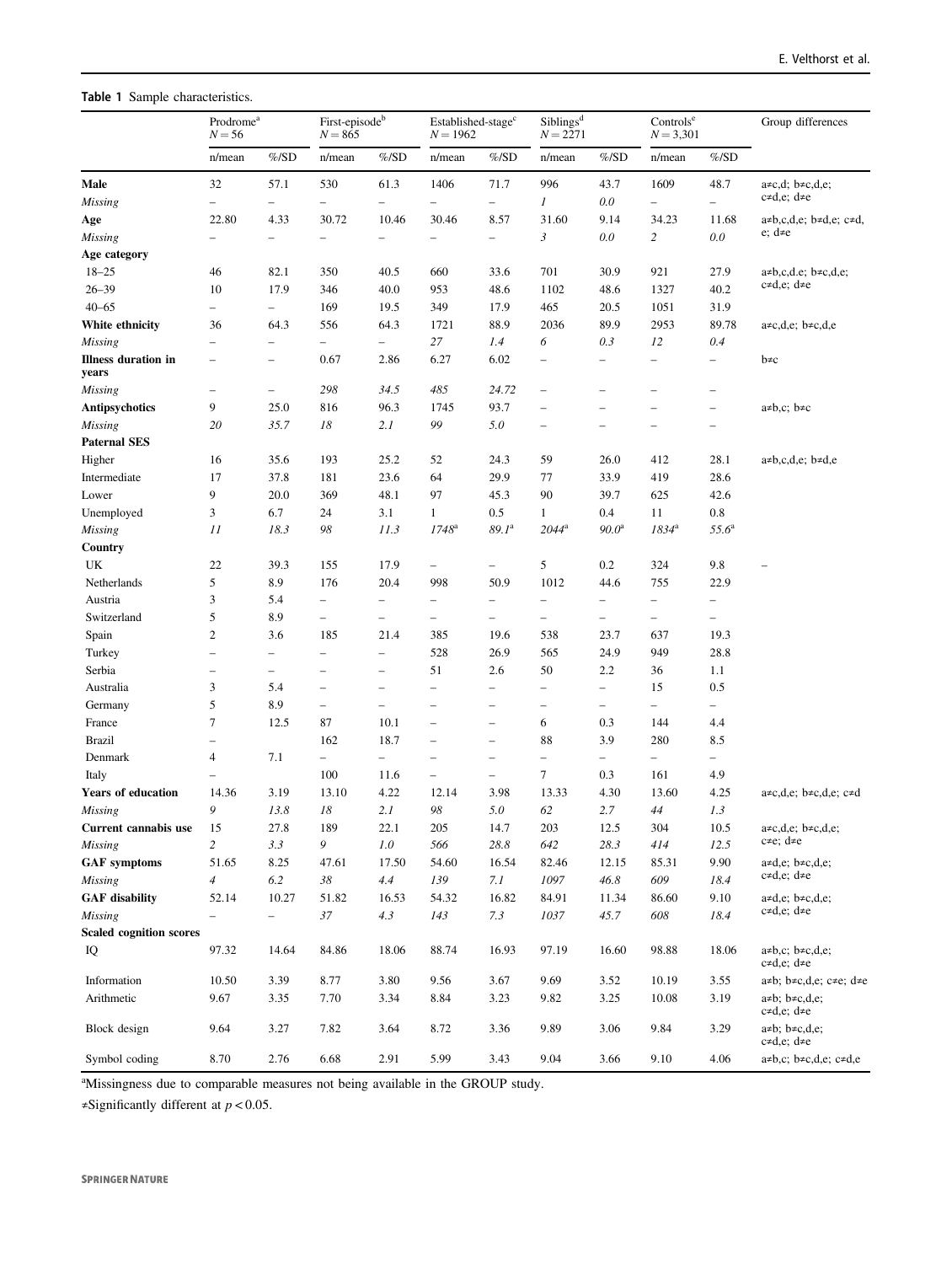<span id="page-4-0"></span>

Fig. 1 Loess curves of z scores against age for each groups. Lines represent the cognitive performance Z-scores (Y-axis) for controls (red), siblings (green) and patients (blue) by age (X-axis).

symptoms; global functioning i.e., GAF disability; illness duration; parental SES; years of education; antipsychotic medication) as covariates into separate MLMs to examine whether each of these factors influenced group and groupby-age effects.

#### Sex-related differences

We fitted MLMs separately in males and females to examine potential sex differences in group and group-byage effects. In order to formally test for sex-related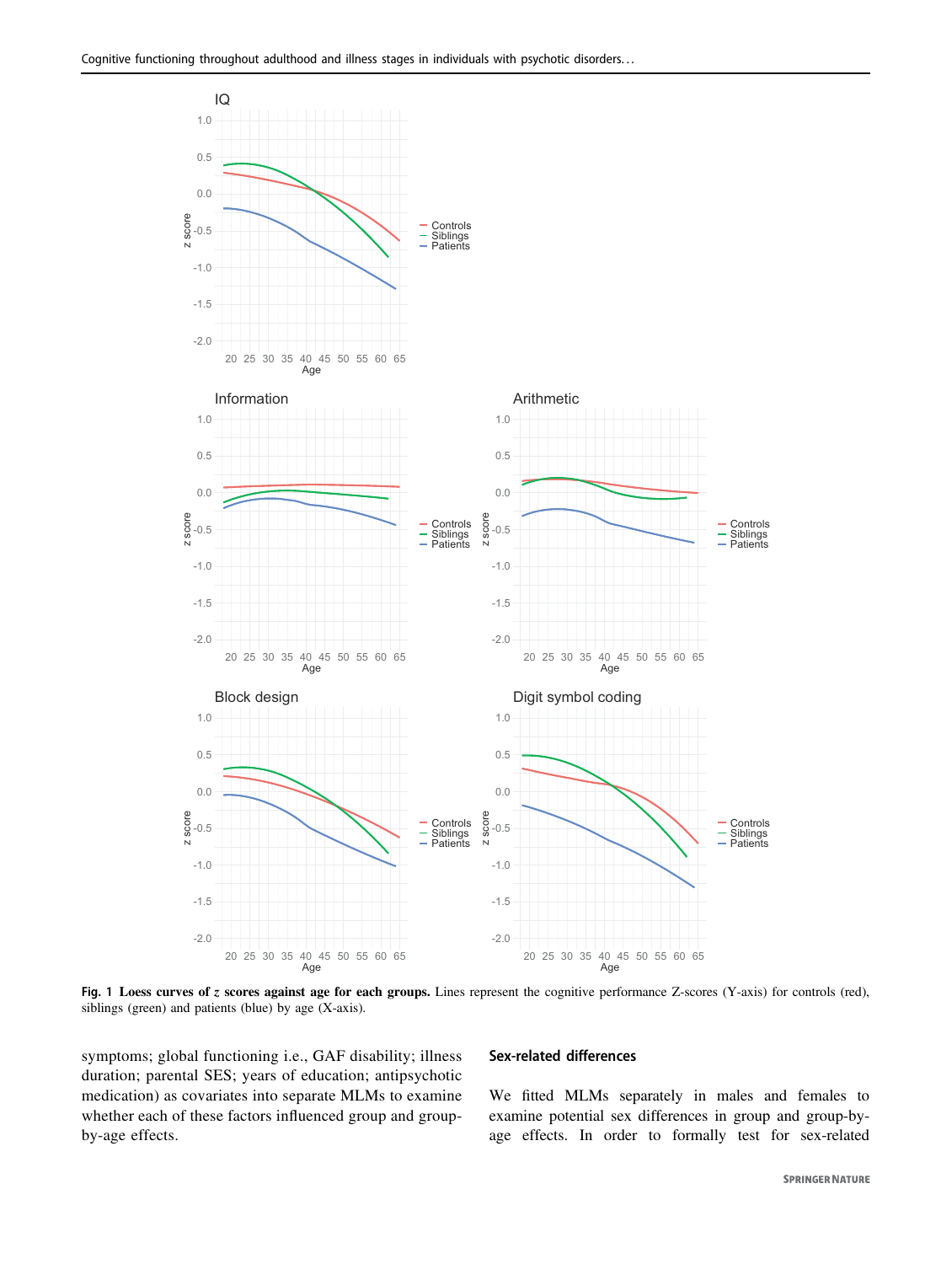differences, we also entered sex-by-group, and three-way interactions between sex, group, and age into MLMs on the whole sample.

## Sensitivity analyses

Sensitivity analyses were conducted to determine whether cognitive patterns were similar in patients with non-affective and affective psychosis. To rule out any potential bias due to the inclusion of patients without a participating sibling (37.4% of sample), we repeated the main analyses including only patients with a participating sibling. We also analyzed controls and siblings with high GAF disability scores (80+, controls:  $n = 2193$ ; siblings:  $n = 834$ ) and low GAF disability scores (<80, controls:  $n = 400$ ; siblings:  $n = 405$ ) separately to examine potential bias from missing GAF data.

An adjusted *p*-value threshold of  $0.005 (0.05 \div 10)$ (5 cognitive subtests  $\times$  2 statistical models for (1) main effects and (2) interaction effects)) was used in all models to account for multiple comparisons. Statistical analyses were performed in Stata 15.1 [\[31](#page-11-0)]. The R [[32](#page-11-0)] package ggplot2 [\[33](#page-11-0)] was used to create graphics.

# Results

# Sample characteristics

Table [1](#page-3-0) shows sample characteristics. The small number of participants below the age of 18 were excluded  $(n = 179)$ . Thus, the final sample comprised 2883 patients, 2271 siblings, and 3301 controls. Of this sample, 1805 (62.6%) patients had at least one participating sibling (range  $= 1-5$ ;  $median = 1$ ).

# Older participants showed lower scores than younger participants

Across all groups, IQ ( $\beta = -0.42$ ,  $z = -12.01$ , SE = 0.04,  $p < 0.001$ ), block design ( $\beta = -0.45$ ,  $z = -11.39$ , SE = 0.04,  $p < 0.001$ ), and digit symbol coding ( $\beta = -0.42$ ,  $z = -12.15$ ,  $SE = 0.04$ ,  $p < 0.001$ ) was significantly associated with participant age, such that participants in mid-adulthood performed worse than participants in very-early-adulthood (Fig. [2](#page-6-0), Table [2\)](#page-7-0).

# Patients showed substantial cognitive impairments that were not associated with participant age

Patients showed medium to large deficits across all cognitive measures (Fig. [2](#page-6-0), Table [2\)](#page-7-0). Large deficits were seen on IQ  $(\beta = -0.73, z = -20.39, SE = 0.04, p < 0.001)$ , and digit symbol coding ( $\beta = -0.71$ ,  $z = -20.30$ , SE = 0.03,  $p < 0.001$ ). Medium deficits were observed on information  $(\beta = -0.45, z = -11.05, SE = 0.04, p < 0.001)$ , arithmetic  $(\beta = -0.66, z = -15.87, SE = 0.04, p < 0.001)$ , and block design  $(\beta = -0.45, z = -11.05, SE = 0.04, p < 0.001)$ . No group-by-age interactions reached statistical significance, suggesting no differential association between cognitive performance and participant age in patients and controls. Namely, older participants scored worse than younger participants in both groups, and the magnitude of difference between older and younger participants was not significantly different between groups (Table [2\)](#page-7-0).

# First-episode patients performed worse than patients in other illness-stages

First-episode patients performed worse than prodromal patients on IQ ( $\beta = -0.88$ ,  $z = -4.75$ , SE = 0.19,  $p < 0.001$ ), information ( $\beta = -0.60$ ,  $z = -3.06$ ,  $SE = 0.19$ ,  $p = 0.002$ ), arithmetic ( $\beta = -0.61$ ,  $z = -3.11$ ,  $SE = 0.20$ ,  $p = 0.002$ ), block design ( $\beta = -0.82$ ,  $z = -4.07$ , SE = 0.20,  $p < 0.001$ ), and slightly worse than established stage patients on information ( $\beta = -0.16$ ,  $z = -3.72$ ,  $SE = 0.04$ ,  $p < 0.001$ ). Established stage patients performed worse than prodromal patients on IQ ( $\beta = -0.80$ ,  $z = -4.26$ , SE = 0.19,  $p < 0.001$ ), arithmetic ( $\beta = -0.58$ ,  $z = -2.89$ ,  $SE = 0.20$ ,  $p = 0.004$ ), block design ( $\beta = -0.70$ ,  $z = -3.42$ ,  $SE = 0.20$ ,  $p = 0.001$ ), and digit symbol coding ( $\beta = -0.66$ ,  $z = 3.65$ ,  $SE = 0.18$ ,  $p < 0.001$ ). All differences remained after adjusting for age. Illness duration showed no statistically significant effects on cognition.

# Siblings showed small cognitive impairments that were smaller in older than younger participants

Compared to controls, siblings showed small deficits on IQ  $(\beta = -0.14, z = -3.65, SE = 0.04, p < 0.001)$ , information  $(\beta = -0.33, z = -7.64, SE = 0.04, p < 0.001)$  and arithmetic  $(\beta = -0.23, z = -4.97, \text{ SE} = 0.05, p < 0.001)$  (Fig. [2,](#page-6-0) Table [2](#page-7-0)). These deficits were smaller in mid-adulthood than in early-adulthood, reflected by significant group-by-age interactions on IQ ( $\beta = 0.16$ ,  $z = 2.88$ , SE = 0.06,  $p =$ 0.004), information ( $\beta = 0.22$ ,  $z = 3.47$ , SE = 0.06,  $p =$ 0.001) and block design ( $\beta = 0.20$ ,  $z = 3.15$ , SE = 0.06,  $p = 0.002$ ) (Table [2\)](#page-7-0). Thus, while older participants scored worse than younger participants in both groups, the magnitude of difference between older and younger participants was smaller in siblings than controls.

# Sociodemographic and illness-related factors influenced cognitive impairments

Figure [3](#page-8-0) shows differences in effect sizes of group main effects for models adjusting for each covariate, compared to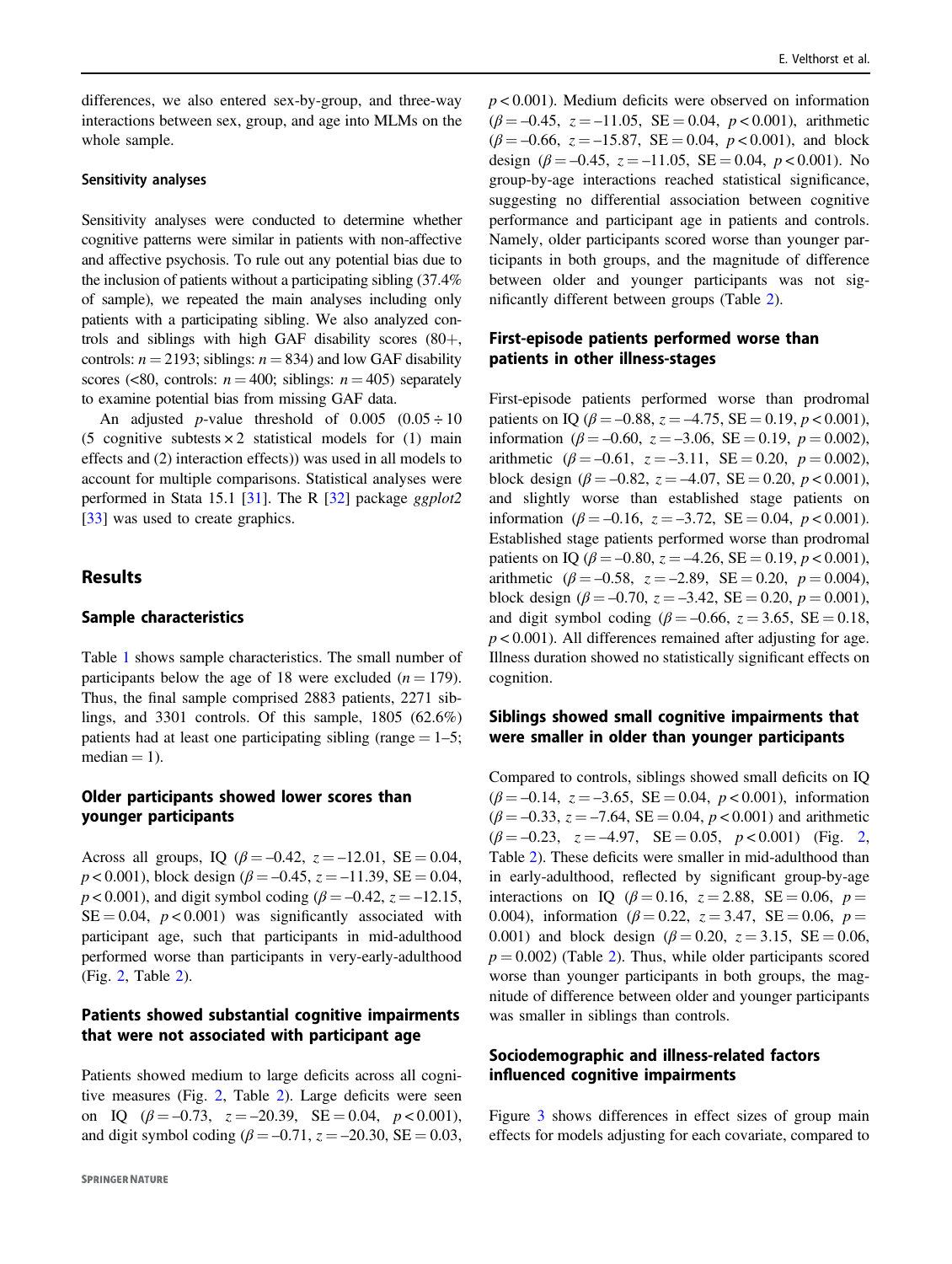<span id="page-6-0"></span>



the unadjusted model. Adjusting for parental SES statistically attenuated deficits in verbal knowledge, and working memory in siblings, but effect sizes remained small (sTable 1, sFig. 7). Adjusting for current cannabis use (sTables 2, sFig. 8) and years of education (sTables 3, sFig. 9) attenuated the small IQ deficit in siblings. Adjusting for symptom severity (GAF symptoms) (sTable 4, sFig. 10) and global functioning (GAF disability) (sTable 5, sFig. 11) attenuated the IQ and arithmetic deficits in siblings, and the block design impairment in patients. Information, arithmetic, and symbol coding deficits in patients remained statistically significant, but were reduced by more than half when adjusting for these factors (sTables 4 and 5). Interestingly, when entering both global functioning and symptom severity into the same model, only functioning remained statistically associated with cognition  $(z = 9.84, ...)$  $SE = 0.001, p < 0.001$ , while symptoms were not ( $z = 1.59$ ,  $SE = 0.001$ ,  $p = 0.11$ ). This finding suggests that the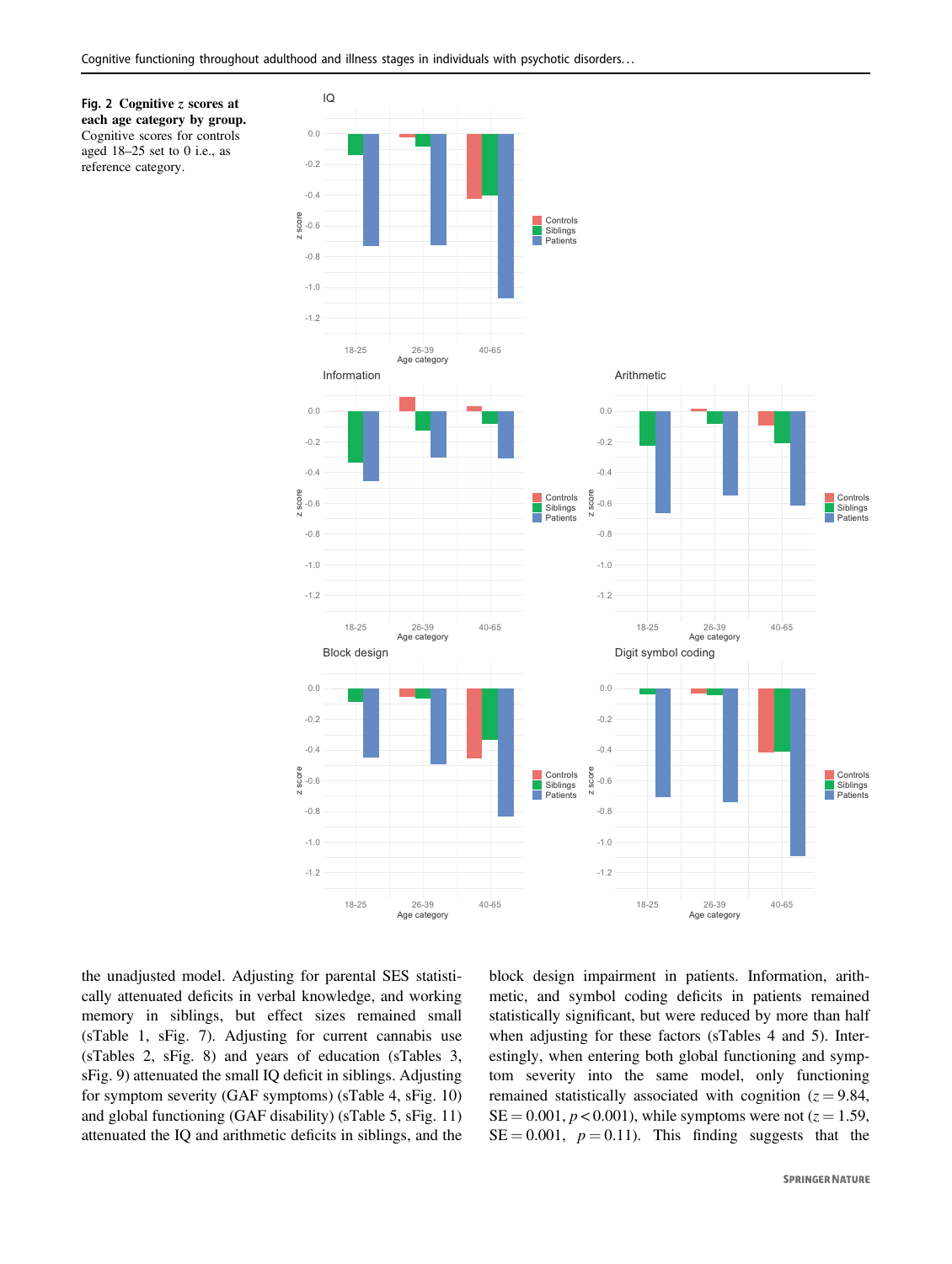<span id="page-7-0"></span>

| Table 2 Age, group and group-by-interaction effects on cognitive measures, adjusting for sex and ethnicity. |            |         |              |      |                  |              |                          |                |               |                  |                    |                                                                                                                  |                |                |                  |                          |                                                 |                |               |                        |
|-------------------------------------------------------------------------------------------------------------|------------|---------|--------------|------|------------------|--------------|--------------------------|----------------|---------------|------------------|--------------------|------------------------------------------------------------------------------------------------------------------|----------------|----------------|------------------|--------------------------|-------------------------------------------------|----------------|---------------|------------------------|
| Measure                                                                                                     | Age effect |         |              |      |                  | Group effect |                          |                |               |                  |                    | Group-by-age interactionVery-early- to early-adulthood                                                           |                |                |                  |                          | Group-by-age interactionEarly- to mid-adulthood |                |               |                        |
|                                                                                                             | Age        | B       | N            | SE   | ρ                | Group        | ρ                        | N              | SE            | p                | $\mathscr{D}$      | Ņ                                                                                                                | SE             | d              | <b>AES</b>       | $\overline{\mathscr{L}}$ | Ņ                                               | SE             | p             | $\Delta$ <sub>ES</sub> |
| ≌                                                                                                           | $18 - 25$  |         | I            |      | I                | Controls     | I                        | I              |               |                  |                    |                                                                                                                  | I              | I              | $-0.03$          | I                        | I                                               | I              | I             | $-0.40$                |
|                                                                                                             | $26 - 39$  | $-0.02$ |              | 0.03 | 0.46             | Siblings     | $\frac{14}{7}$           | $-3.65$        | 9.04          | $\frac{60}{3}$   | 0.08               | 172                                                                                                              | 0.05           | 0.09           | 0.06             | JE                       | 2.88                                            | $\frac{8}{2}$  | 0.004         | $-0.32$                |
|                                                                                                             | 40-65      | $-9.42$ | $-12.01$     | 9.04 | 5<br>1007        | Patients     | $-0.73$                  | $-20.39$       | $\tilde{e}$   | $\frac{6}{3}$    | 0.03               | 0.56                                                                                                             | 0.05           | 0.57           |                  | 0.08                     | 1.56                                            | 0.05           | 0.12          | $-0.34$                |
| Information                                                                                                 | $18 - 25$  |         | I            | I    | $\mathbf{I}$     | Controls     | $\overline{\phantom{a}}$ | $\overline{1}$ | $\mathbf{I}$  | $\mathbf{I}$     | $\overline{1}$     | $\mathbf{I}$                                                                                                     | $\overline{1}$ | $\overline{1}$ | 0.09             | $\overline{1}$           | $\overline{1}$                                  | $\overline{1}$ | $\mathbf{I}$  | $-0.06$                |
|                                                                                                             | $26 - 39$  | 0.09    | 2.37         | 0.04 | 0.02             | Siblings     | $-9.33$                  | $-7.64$        | $\frac{4}{3}$ | 56.00            | 0.12               | 2.17                                                                                                             | 0.05           | 0.03           | 0.21             | 0.22                     | 3.47                                            | 0.06           | $\bar{e}$     | 0.04                   |
|                                                                                                             | 40-65      | 0.03    | 0.77         | 0.04 | 0.43             | Patients     | $-9.46$                  | $-11.24$       | 0.04          | $-0.001$         | 0.06               | 1.26                                                                                                             | 0.05           | 0.21           | 0.15             | 0.12                     | 1.97                                            | 0.06           | 0.05          | $\circ$                |
| Arithmetic                                                                                                  | $18 - 25$  |         |              |      |                  | Controls     | l                        | I              | Ï             |                  | I                  | $\overline{1}$                                                                                                   | I              | I              | 0.02             | I                        | I                                               | I              | I             | $-0.11$                |
|                                                                                                             | $26 - 39$  | 0.02    | 0.41         | 0.04 | 0.68             | Siblings     | $-0.23$                  | -4.97          | 0.05          | $\frac{6000}{2}$ | 0.06               | 2.24                                                                                                             | 0.06           | 0.03           | 0.14             | $\overline{0}$ .         | 1.65                                            | 0.07           | $\frac{0}{2}$ | $-0.13$                |
|                                                                                                             | 40-65      | $-0.09$ | $-2.32$      | 0.04 | 0.02             | Patients     | $-0.66$                  | $-15.87$       | 0.04          |                  | 0.05               | $\frac{80}{2}$                                                                                                   | 0.05           | 0.07           | $\overline{0}$   | 0.14                     | 2.24                                            | 0.06           | 0.03          | $-0.06$                |
| Block design                                                                                                | $18 - 25$  |         | $\mathbf{I}$ | Ï    | I                | Controls     | $\mathbf{I}$             | I              | I             | $\mathbf{I}$     | $\mathbf{I}$       | I                                                                                                                | $\mathsf{I}$   | $\mathsf{I}$   | 0.14             | $\mathbf{I}$             | I                                               | $\mathsf{I}$   | Ï             | $-0.39$                |
|                                                                                                             | $26 - 39$  | $-0.06$ | $-1.45$      | 0.04 | 0.14             | Siblings     | $-0.09$                  | $-1.95$        | 0.04          | 0.05             | 0.08               | $\pm$                                                                                                            | 0.05           | 0.16           | 0.05             | $\frac{30}{20}$          | 3.15                                            | 606            | 0.002         | $-0.28$                |
|                                                                                                             | 40-65      | $-0.45$ | $-11.39$     | 0.04 | $-0.001$         | Patients     | $-0.45$                  | $-11.05$       | 0.04          | $-0.001$         | $\overline{0}$ .01 | 0.22                                                                                                             | 0.05           | 0.82           | $\overline{0}$ . | 0.07                     | Ξ                                               | 606            | 0.27          | $-0.39$                |
| Symbol coding                                                                                               | $18 - 25$  |         | I            |      | $\mathbf{I}$     | Controls     | I                        | $\mathbf{I}$   | Ï             | I                | $\overline{1}$     | I                                                                                                                | $\overline{1}$ |                | $-0.03$          | I                        | Ī                                               | I              | I             | $-0.38$                |
|                                                                                                             | $26 - 39$  | $-0.03$ | $-0.99$      | 0.03 | 0.32             | Siblings     | $-0.04$                  | $-0.94$        | 0.04          | 0.35             | 0.02               | 0.48                                                                                                             | 0.05           | 0.63           | $-0.01$          | 0.04                     | 0.73                                            | 0.06           | 0.47          | $-0.37$                |
|                                                                                                             | 40-65      | $-0.42$ | $-12.15$     | 0.03 | $\frac{1000}{2}$ | Patients     | امبر<br>1                | $-20.30$       | 0.03          | $\frac{6000}{2}$ | $\circ$            | $-0.02$                                                                                                          | 0.04           | 0.99           | $-0.04$          | 0.03                     | 0.61                                            | 0.05           | 0.54          | $-0.35$                |
| Since cognitive test scores were z transformed, $\beta$ coefficients                                        |            |         |              |      |                  |              |                          |                |               |                  |                    | correspond to standardized ESs (values $0.2$ , $0.5$ and 0.8 indicate small, medium and large ESs, respectively) |                |                |                  |                          |                                                 |                |               |                        |

Bolded estimates signify a statistical significant difference between the cognitive score of patients or siblings with the control group (p < 0.005).

Bolded estimates signify a statistical significant difference between the cognitive score of patients or siblings with the control group  $(p < 0.005)$ .

association between functioning and cognition may account for most of the association between symptoms and cognition. Finally, adjusting for antipsychotic medication attenuated the information and block design impairments in patients, and reduced the magnitude of de ficits in IQ, arithmetic, and digit symbol coding by about half (sTable 6, sFig. 12). sTable 7 shows correlations between sociodemographic and illness-related factors and all cognitive measures.

# Cognitive impairments were comparable in male and female patients but not male and female siblings

Compared to controls, both male and female patients showed medium to large impairments across all cognitive measures (sTables 8 and 9). Accordingly, sex-by-group interactions did not reveal any sex-related differences in patients on any cognitive measure, such that cognitive impairments were comparable in male and female patients. On the other hand, male siblings showed a smaller de ficit on information ( $\beta = -0.21$ ,  $z = -3.34$ , SE = 0.06,  $p = 0.001$ ), than female siblings ( $\beta = -0.40$ ,  $z = -6.72$ , SE = 0.06, p < 0.001), and the de ficit on arithmetic did not reach significance in male siblings ( $\beta = -0.12$ ,  $z = -1.83$ , SE = 0.07,  $p = 0.07$ ), but did in female siblings ( $\beta = -0.30$ ,  $z = -4.94$ ,  $SE = 0.06$ ,  $p < 0.001$ ) (sTables 8 and 9, sFigs. 13 and 14). Accordingly, signi ficant sex-by-group interactions on information ( $\beta = -0.11$ ,  $z = -2.46$ ,  $SE = 0.05$ ,  $p = 0.014$ ) and arithmetic  $(\beta = -0.13, z = -0.05, SE = 2.66, p = 1.5)$ 0.008), con firmed that female siblings showed greater deficits on these domains than male siblings.

Group-by-age interactions no longer reached signi ficance in male siblings, but female siblings showed a significant group-by-age interaction on information between early- and mid-adulthood ( $\beta = 0.27$ ,  $z = 3.25$ , SE = 0.08,  $p = 0.001$ ), suggesting a differential association between cognitive performance and participant age in female siblings and controls (sTables 8 and 9). Namely, while older participants scored worse than younger participants across groups, the magnitude of difference between older and younger participants was smaller in female siblings than controls. However, none of the sex-by-group-by-age interactions reached statistical signi ficance, suggesting negligible sexrelated differences in age-associated effects on cognitive functioning.

# Sensitivity analyses

Sensitivity analyses comparing patients with non-affective and affective psychosis, patients with and without participating siblings, and participants with high and low GAF scores revealed similar patterns overall (sResults).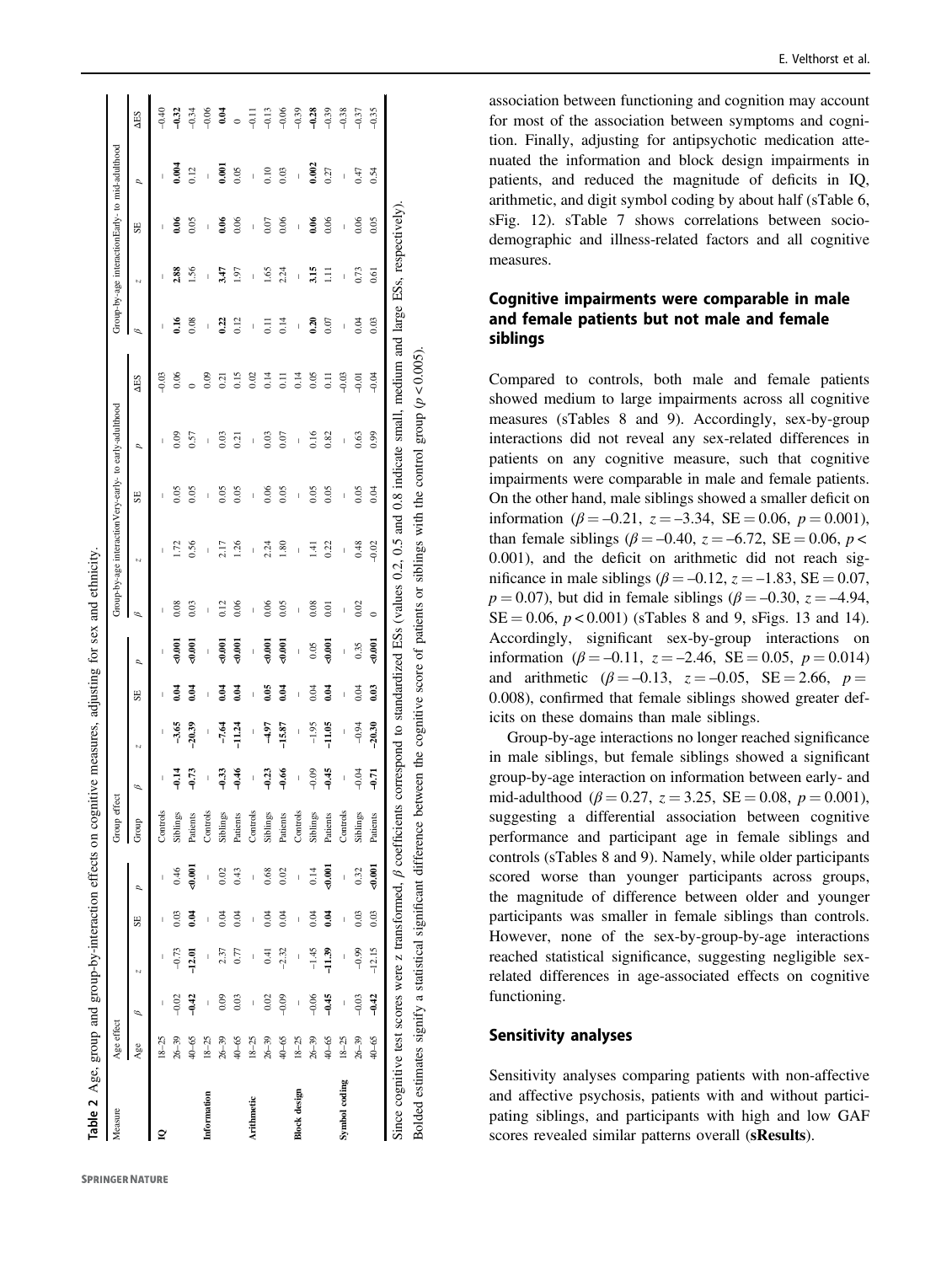<span id="page-8-0"></span>Fig. 3 Difference in effect size of group effect in models adjusting for each covariate compared to main model. Positive differences in effect size indicate reduced difference between controls and patients/ siblings and negative differences in effect size indicate increased difference between controls and patients/siblings.



# **Discussion**

In this large, cross-sectional patient-sibling-control study, patients with psychotic disorders showed large, widespread cognitive impairments, which were not associated with participant age. However, first-episode patients showed larger deficits than prodromal patients, and a slightly larger verbal knowledge deficit compared to established stage patients. Siblings showed small deficits on IQ, and measures of verbal knowledge and working memory, which were attenuated when adjusting for cannabis use, symptom severity, global functioning, and education. These findings add to current knowledge in several important ways.

First, effects of participant age on the magnitude of cognitive impairments were minimal. Examining cognitive raw scores throughout adulthood revealed that older patients showed lower scores than younger patients, but also that the same was true of controls, such that the magnitude of impairment remained stable. However, magnitude of impairment did differ by illness stage, with first-episode patients showing much larger deficits than prodromal patients. In line with previous evidence [[34\]](#page-11-0), impairments in the oldest siblings were smaller than impairments in the youngest siblings, which may be because older siblings have passed the critical period for psychosis-onset, while younger siblings have not and may still be at risk for psychotic disorders. Alternatively, controls may experience greater age-associated cognitive decline later in adulthood, while siblings and patients, who already experienced decline earlier in adulthood, may show relative stabilization or even normalization [[6\]](#page-10-0). Our results should also be considered in the context of the well-documented Flynn effect [\[35](#page-11-0)], whereby cognitive performance and IQ in any fixed age group improves over time due to improvements in education, nutrition, etc. Thus, while our finding of lower

cognitive scores in older participants compared to younger participants may reflect age-associated cognitive decline [\[36](#page-11-0), [37\]](#page-11-0), the Flynn effect may also account for this finding. Conversely, recent data suggest a reversal of the Flynn effect [\[38](#page-11-0)–[40](#page-11-0)], which may partly explain our finding of smaller impairments in older siblings compared to younger siblings. Moreover, while we made considerable efforts to recruit a well-matched representative sample using quota sampling methods, we cannot rule out selection bias. For example, participation in research studies is associated with better cognitive functioning and this bias may be more pronounced in later adulthood. Similarly, since lower IQ is associated with earlier mortality [[41\]](#page-11-0), older individuals with more pronounced cognitive impairment may be less likely to participate. Future longitudinal studies that are able to prospectively follow individuals throughout adulthood are needed to determine the profile and underlying mechanisms of age-associated cognitive processes in psychotic disorders. Overall, our findings support previous evidence that most of the cognitive deficit associated with psychotic disorders is already apparent at illness onset [\[7](#page-10-0)].

Second, including a large sample of siblings with similar genetic and environmental predispositions as patients, but without the potentially confounding effects of illnessrelated factors, provides important insights into the familiality of cognitive impairments [\[14](#page-11-0)]. Specifically, while patients showed medium to large deficits across all measures, siblings showed small deficits on IQ, verbal knowledge, and working memory, but not on processing speed and visuospatial processing. This latter finding contrasts with a meta-analytic finding of large processing speed deficits in first-degree relatives [[42\]](#page-11-0), likely because most studies in this meta-analysis combined data from parents and siblings, while we only examined siblings, who are younger. Nevertheless, our findings suggest that verbal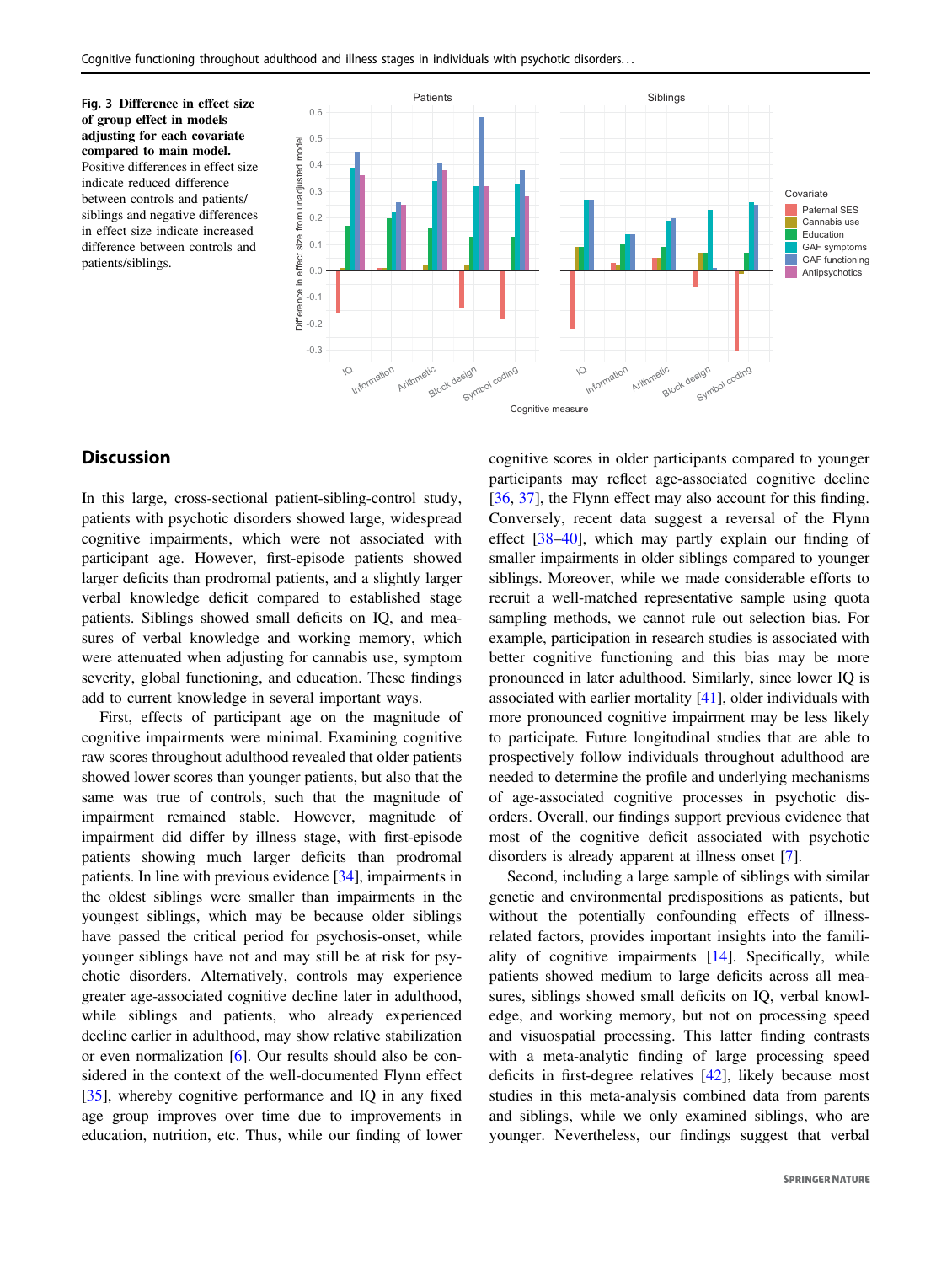knowledge and working memory deficits may specifically index familial, i.e., shared genetic and/or environmental, liability for psychotic disorders. Accordingly, a recent metaanalysis of cognition in first-degree relatives of patients with schizophrenia also reported the largest deficits in IQ and verbal measures [[15\]](#page-11-0). The notion of verbal impairments as a familial marker for psychotic illness is in line with evidence that verbal deficits emerge early [[11,](#page-11-0) [12\]](#page-11-0). Nonverbal impairments, on the other hand, emerge over time [\[12](#page-11-0)], increase throughout the early illness stage [\[11](#page-11-0)], but remain stable thereafter [[8\]](#page-10-0). Thus, shared genetic and/or environmental factors may lead to deficits in verbal abilities in individuals at familial risk for psychosis, while additional risk factors, possibly interacting with these verbal deficits, may lead to emerging nonverbal deficits and psychotic illness. It is important to note that we examined only two cognitive tests requiring verbal skills, and shared genetic liability may depend on the subtest measured. For example, genomic loci that jointly influence schizophrenia and verbal-numerical reasoning have been identified [\[43](#page-11-0)], but a recent study showed no association between schizophrenia PRSs and a verbal reading test [\[44](#page-11-0)].

Third, adjusting for both symptom severity and global functioning attenuated the IQ and working memory deficits in siblings, and reduced cognitive deficits in patients by half. Yet our findings also suggest that the association between symptoms and cognition is confounded by functioning. Thus, while the two GAF subscales are highly correlated  $(r = 0.69)$  and adjusting for each subscale reduced deficits by similar magnitudes, it may be important to disentangle the effects of these factors. These findings are line with evidence of the significant impact of cognition on functional outcomes  $[45]$  $[45]$ , as well as the lack of a strong association between cognition and symptom severity [\[46](#page-11-0)]. Interestingly, siblings outperformed controls in visuospatial ability and processing speed after adjustment for symptoms and functioning, suggesting a potentially protective mechanism. Deficits in working memory, visuospatial, and processing speed abilities may therefore be ameliorated by improving functioning levels. Impairments in both patients and siblings were also reduced, albeit to a lesser extent, when adjusting for education. Interestingly, this reduction was slightly more pronounced on the verbal knowledge and working memory tests, suggesting that these deficits may partly reflect an impairment in the ability to learn in standard educational settings. While the relationship between cognitive impairment and factors such as educational attainment and functioning are difficult to discern due to reverse causality, future studies that are able to disentangle whether they act as mediators, moderators, or lie on the causal pathway between cognition and psychosis will provide important insights. The finding that female siblings showed larger deficits than male siblings is also intriguing,

and highlights the need for further examination of sexspecific genetic risk factors [[47\]](#page-11-0). Finally, adjusting for current cannabis use had a negligible impact on patient impairments, but attenuated IQ deficits in siblings. These findings are in line with evidence of a minimal association between cannabis use and cognitive functioning in psychotic disorders [[48\]](#page-11-0), as well as more severe symptomatology in sibling cannabis users [[49\]](#page-12-0).

This study has some limitations. First, our findings require replication in longitudinal samples since we used crosssectional data. We also cannot rule out age-associated effects on cognition in early life or late adulthood since our youngest and oldest participants were 18 and 65, respectively. Moreover, while the large age range is a strength, cohort effects should be considered. Nevertheless, the current findings are in line with longitudinal results from the same sample [\[50\]](#page-12-0). Second, one limitation inherent to large cohorts is the tradeoff between breadth and depth. While we examined a number of covariates, future studies that are able to examine antipsychotic dosage, type and adherence, comorbidities, such as anxiety and depression, and positive and negative psychotic symptoms are needed. Comorbidity is the rule rather than the exception in psychotic disorders [\[51](#page-12-0)], making it difficult to disentangle the effects of psychotic versus other psychiatric symptoms. The reduction in power due to missing data when adjusting for covariates also warrants consideration, and effect sizes should be considered alongside statistical significance. Third, while our sensitivity analyses eliminate certain sources of bias, others cannot be ruled out. Individuals with better functioning may be more likely to participate in research studies, although the reverse is also possible. Fourth, our findings regarding specific cognitive domains require replication using larger test batteries that are able to cover each domain in greater detail. Relatedly, abbreviated tests, such as those administered in EUGEI, may both over-estimate (reduced fatigue) and underestimate (less attenuated learning) cognitive functioning, especially in individuals of low ability [\[23\]](#page-11-0). However, our data show normal distribution of IQ and subtest scaled scores across all groups (see sTable 10).

In conclusion, using a large, cross-sectional sample of patients with psychotic disorders, their siblings and controls, we found that patients showed substantial and widespread cognitive impairments, while siblings showed smaller verbal knowledge and working memory impairments. Moreover, effects of age and illness stage (beyond the first episode) on these impairments were minimal, while illness-related factors accounted for much of the impairment in siblings, and around half of the patient deficit. Thus, our findings suggest that most of the cognitive impairment associated with psychotic disorders is already apparent at illness onset, highlighting the importance of early cognitive remediation intervention efforts. Therapeutic efforts targeting illness-related factors, such as symptoms and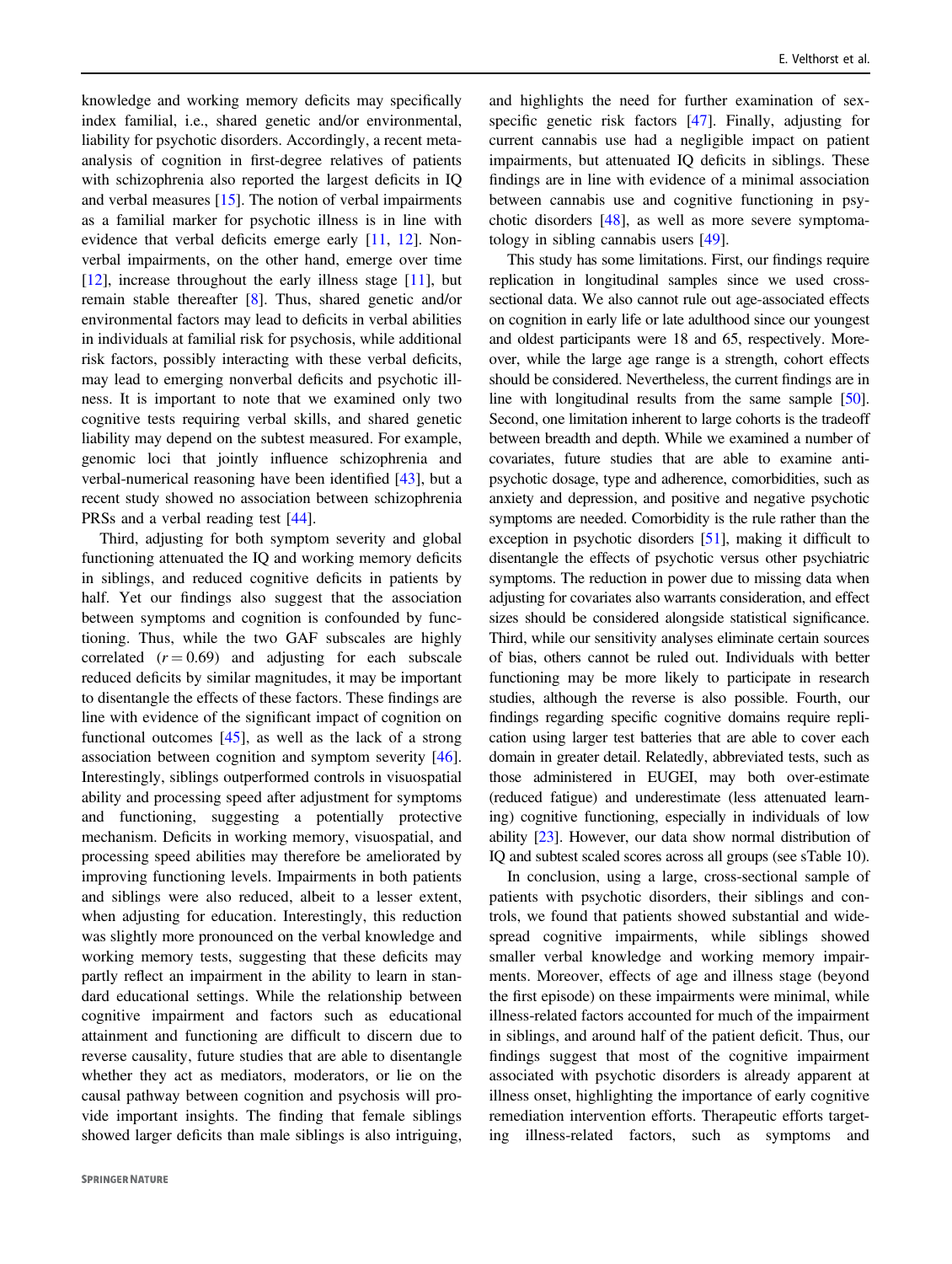<span id="page-10-0"></span>functioning, which account for a significant portion of the cognitive impairment, could also have substantial benefits. Finally, deficits in verbal knowledge and working memory may specifically index familial liability and could be useful targets for studies aimed at elucidating the heritable neurobiological mechanisms underlying psychotic disorders.

Acknowledgements The European Community's Seventh Framework Programme under grant agreement No. HEALTH-F2-2010-241909 (EU-GEI). The Geestkracht programme of the Dutch Health Research Council (Zon-Mw)(GROUP). Dr. Velthorst is supported by The Seaver Foundation. Dr. Pantelis was supported by a NHMRC Senior Principal Research Fellowship (ID: 1105825), a NHMRC Program Grant (ID: 1150083). The Melbourne arm of the study was supported by a grant from the Australian National Health & Medical Research Council (NHMRC-EU grant ID: 567215). The French cohort was supported by the French Ministry grant (PHRC ICAAR - AOM07-118). The Spanish sample was supported by the Spanish Ministry of Science and Innovation, Instituto de Salud Carlos III (SAM16PE07CP1, PI16/02012, PI19/024), Madrid Regional Government (B2017/BMD-3740 AGES-CM-2), Fundación Familia Alonso and Fundación Alicia Koplowitz. The Brazilian sample was supported by FAPESP-Brazil (grant 2012/05178-0). Additional support was provided by a Medical Research Council Fellowship to Dr. Kempton (grant MR/ J008915/1). Dr. Kirkbride was supported by the National Institute for Health Research University College London Hospital Biomedical Research Centre. Dr. Nelson was supported by an NHMRC Senior Research Fellowship (1137687). We would like to thank the EU-GEI WP2 Group not mentioned in main author list: Kathryn Hubbard, Stephanie Beards, Simona A. Stilo, Pedro Cuadrado, José Juan Rodríguez Solano, David Fraguas, Álvaro Andreu-Bernabeu, Gonzalo López, Bibiana Cabrera, Juan Nacher, Javier Costas, Mario Matteis [8], Marta Rapado-Castro, Emiliano González, Covadonga M. Díaz-Caneja [8], Emilio Sánchez, Manuel Durán-Cutilla, Nathalie Franke, Fabian Termorshuizen, Daniella van Dam, Elles Messchaart, Marion Leboyer [4], Franck Schurhoff, Stéphane Jamain, Grégoire Baudin, Aziz Ferchiou, ̈ Baptiste Pignon, Jean-Romain Richard, Thomas Charpeaud, Anne-Marie Tronche, Flora Frijda, Giovanna Marrazzo, Crocettarachele Sartorio, Fabio Seminerio, Camila Marcelino Loureiro, Rosana Shuhama, Mirella Ruggeri, Chiara Bonetto, Doriana Cristofalo, Domenico Berardi, Marco Seri, Elena Bonora, Anastasios Nougus, Giuseppe D'Andrea, Laura Ferraro, Giada Tripoli, Ulrich Reininghaus, Enrique García Bernardo, Laura Roldán, Esther Lorente-Rovira, Ma Soledad Olmeda, Daniele La Barbera, Cristina M. Del-Ben, Lucia Sideli. Study funders contributed to the salaries of the research workers employed, but did not participate in the study design, data analyses, data interpretation, or writing of the manuscript. All authors had full access to the study data and had final responsibility for the decision to submit for publication.

EU-GEI High Risk Study Maria Calem<sup>5</sup>, Stefania Tognin<sup>5</sup>, Gemma Modinos<sup>5</sup>, Sara Pisani<sup>5</sup>, Tamar C. Kraan<sup>3</sup>, Daniella S. van Dam<sup>3</sup>, Nadine Burger<sup>53</sup>, G. Paul Amminger<sup>58</sup>, Athena Politis<sup>58</sup>, Joanne Goodall<sup>58</sup>, Stefan Borgwardt<sup>77</sup>, Erich Studerus<sup>77</sup>, Ary Gadelha<sup>55</sup>, Elisa Brietzke<sup>78</sup>, Graccielle Asevedo<sup>55</sup>, Elson Asevedo<sup>55</sup>, Andre Zugman<sup>55</sup>, Tecelli Domínguez-Martínez<sup>79</sup>, Manel Monsonet<sup>80</sup>, Paula Cristóbal-Narváez<sup>80</sup>, Anna Racioppi<sup>56</sup>, Thomas R. Kwapil<sup>81</sup>, Mathilde Kazes<sup>61</sup>, Claire Daban<sup>61</sup>, Julie Bourgin<sup>61</sup>, Olivier Gay<sup>61</sup>, Célia Mam-Lam-Fook<sup>61</sup>, Dorte Nordholm<sup>82</sup>, Lasse Rander<sup>82</sup>, Kristine Krakauer<sup>82</sup>, Louise Birkedal Glenthøj<sup>82</sup>, Birte Glenthøj<sup>83</sup>, Dominika Gebhard<sup>62</sup>, Julia Arnhold<sup>84</sup>, Joachim Klosterkötter<sup>62</sup>, Iris Lasser<sup>63</sup>, Bernadette Winklbaur<sup>63</sup>

 $^{77}$ University of Basel, Basel, Switzerland;  $^{78}$ Department of Psychiatry, Escola Paulista de Medicina, Universidade Federal de São Paulo (UNIFESP), São Paulo, Brazil; <sup>79</sup>CONACYT-Dirección de Investigaciones Epidemiológicas y Psicosociales, Instituto Nacional de Psiquiatría Ramón de la Fuente Muñiz, México, México; <sup>80</sup>Departament de Psicologia Clínica i de la Salut (Universitat Autònoma de Barcelona), Barcelona, Spain; <sup>81</sup>Department of Psychology, University of Illinois at Urbana-, Champaign, IL, USA; <sup>82</sup>Mental Health Center Copenhagen and Center for Clinical Intervention and Neuropsychiatric Schizophrenia Research, CINS, Mental Health Center Glostrup, Mental Health Services in the Capital Region of Copenhagen, University of Copenhagen, Copenhagen, Denmark; <sup>83</sup>Centre for Neuropsychiatric Schizophrenia Research (CNSR) & Centre for Clinical Intervention and Neuropsychiatric Schizophrenia Research (CINS), Mental Health Centre Glostrup, University of Copenhagen, Glostrup, Denmark; <sup>84</sup>Psyberlin, Berlin, Germany

#### Compliance with ethical standards

Conflict of interest Dr. Arango. has been a consultant to or has received honoraria or grants from Acadia, Angelini, Gedeon Richter, Janssen Cilag, Lundbeck, Minerva, Otsuka, Roche, Sage, Servier, Shire, Schering Plough, Sumitomo Dainippon Pharma, Sunovion and Takeda. Dr. Pantelis has received honoraria for talks at educational meetings and has served on an advisory board for Lundbeck, Australia Pty Ltd. Dr. Bernardo has been a consultant for, received grant/ research support and honoraria from, and been on the speakers/advisory board of ABBiotics, Adamed, Angelini, Casen Recordati, Eli Lilly, Ferrer, Forum Pharmaceuticals, Janssen-Cilag, Lundbeck, Menarini, Otsuka, Takeda and Somatics. MO Krebs received financial support from Janssen, Otsuka Lundbeck alliance, EIsai for educational activities. All other authors report no financial relationships with commercial interests.

Publisher's note Springer Nature remains neutral with regard to jurisdictional claims in published maps and institutional affiliations.

## References

- 1. Kahn RS, Keefe RS. Schizophrenia is a cognitive illness: time for a change in focus. JAMA Psy. 2013;70:1107–12.
- 2. Elvevag B, Goldberg TE. Cognitive impairment in schizophrenia is the core of the disorder. Critical Rev Neurobiol. 2000;14:1–21.
- 3. American Psychiatric Association. Diagnostic and statistical manual of mental disorders (DSM-5®). Washington, D.C.: American Psychiatric Association; 2013.
- 4. World Health Organization. International classification of diseases, 11th revision (ICD-11). ICD-11 is here Geneva: World Health Organization; 2018.
- 5. Becker H, Nieman D, Wiltink S, Dingemans P, Van de Fliert J, Velthorst E, et al. Neurocognitive functioning before and after the first psychotic episode: does psychosis result in cognitive deterioration? Psych Med. 2010;40:1599–606.
- 6. Mollon J, Mathias SR, Knowles EE, Rodrigue A, Koenis MM, Pearlson GD, et al. Cognitive impairment from early to middle adulthood in patients with affective and nonaffective psychotic disorders. Psychol Med. 2019;50:48–57.
- 7. Bozikas VP, Andreou C. Longitudinal studies of cognition in first episode psychosis: a systematic review of the literature. Aust NZealand J Psych. 2011;45:93–108.
- 8. Zanelli J, Mollon J, Sandin S, Morgan C, Dazzan P, Pilecka I, et al. Cognitive change in schizophrenia and other psychoses in the decade following the first episode. Am J Psychiatry. 2019; 176:811–9.
- 9. Harvey PD. What is the evidence for changes in cognition and functioning over the lifespan in patients with schizophrenia? J Clin Psychiatry. 2014;75:34–38.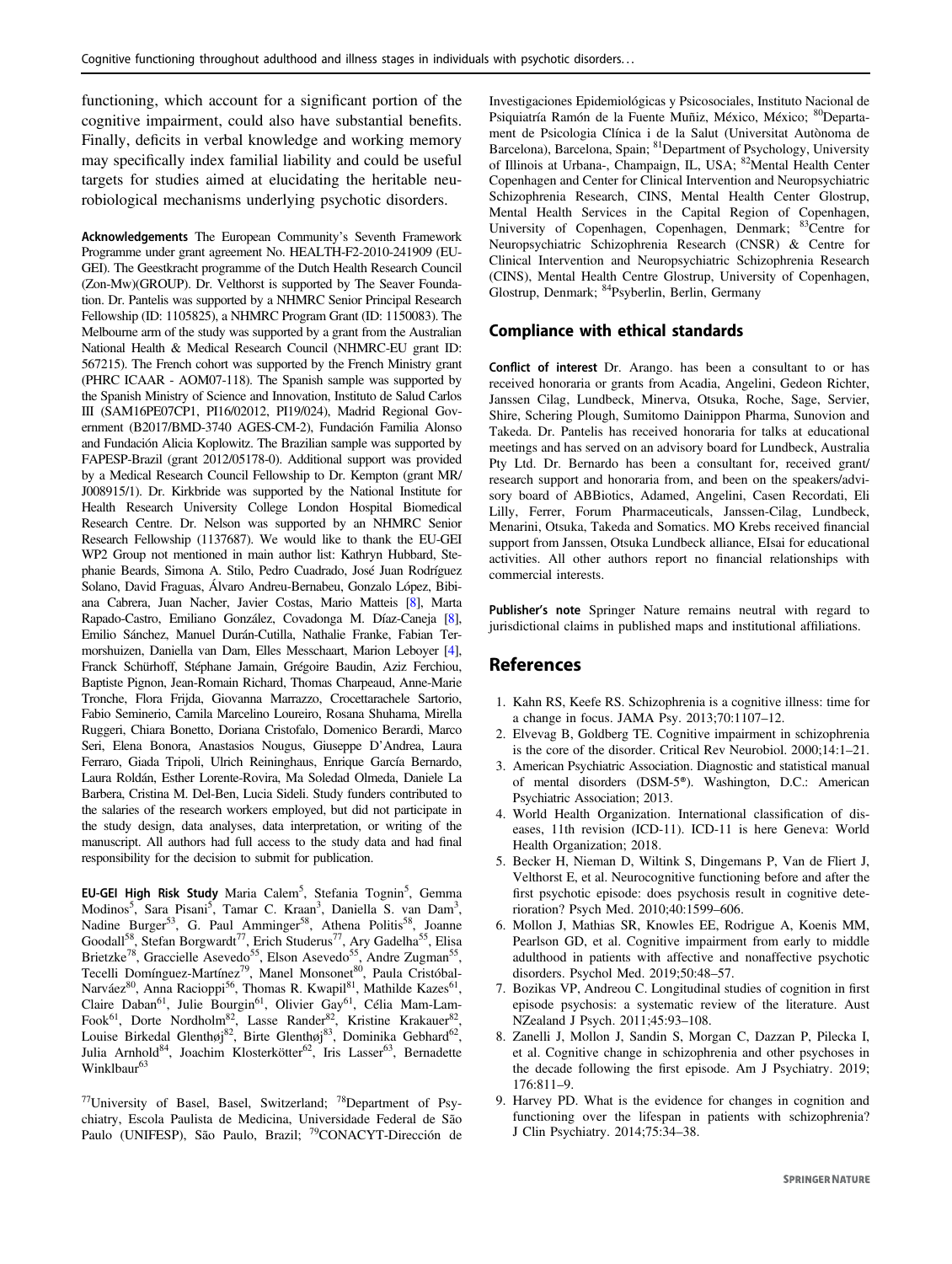- <span id="page-11-0"></span>10. Kodesh A, Goldberg Y, Rotstein A, Weinstein G, Reichenberg A, Sandin S, et al. Risk of dementia and death in very-late-onset schizophrenia-like psychosis: a national cohort study. Schizophrenia Res. 2020;223:220–6.
- 11. Mollon J, David AS, Zammit S, Lewis G, Reichenberg A. Course of cognitive development from infancy to early adulthood in the psychosis spectrum. JAMA Psychiatry. 2018;75:270–9.
- 12. Reichenberg A, Caspi A, Harrington H, Houts R, Keefe RS, Murray RM, et al. Static and dynamic cognitive deficits in childhood preceding adult schizophrenia: a 30-year study. Am J Psyc. 2010;167:160–9.
- 13. Lebel C, Walker L, Leemans A, Phillips L, Beaulieu C. Microstructural maturation of the human brain from childhood to adulthood. Neuroimage. 2008;40:1044–55.
- 14. Snitz BE, MacDonald III AW, Carter CS. Cognitive deficits in unaffected first-degree relatives of schizophrenia patients: a metaanalytic review of putative endophenotypes. Schizophr Bull. 2005;32:179–94.
- 15. Agnew-Blais J, Seidman LJ. Neurocognition in youth and young adults under age 30 at familial risk for schizophrenia: a quantitative and qualitative review. Cogn Neuropsychiatry. 2013;18: 44–82.
- 16. van Os J, van der Steen Y, Islam MA, Guloksuz S, Rutten BP, Simons CJ, et al. Evidence that polygenic risk for psychotic disorder is expressed in the domain of neurodevelopment, emotion regulation and attribution of salience. Psychol Med. 2017;47: 2421–37.
- 17. Sorensen HJ, Debost JC, Agerbo E, Benros ME, McGrath JJ, Mortensen PB, et al. Polygenic risk scores, school achievement, and risk for schizophrenia: a danish population-based study. Biol Psychiatry. 2018;84:684–91.
- 18. Kuepper R, van Os J, Lieb R, Wittchen H-U, Höfler M, Henquet C. Continued cannabis use and risk of incidence and persistence of psychotic symptoms: 10 year follow-up cohort study. Bmj. 2011;342:d738.
- 19. EU-GEI. Identifying gene-environment interactions in schizophrenia: contemporary challenges for integrated, large-scale investigations. Schizophrenia Bulletin. 2014;40:729–36.
- 20. Gayer-Anderson C, Jongsma HE, Di Forti M, Quattrone D, Velthorst E, de Haan L, et al. The EUropean Network of National Schizophrenia networks studying gene–environment interactions (EU-GEI): incidence and first-episode case–control programme. Social Psych Psych Epidemiol. 2020:55:645–57.
- 21. Korver N, Quee PJ, Boos HB, Simons CJ, de Haan L, Investigators G. Genetic Risk and Outcome of Psychosis (GROUP), a multi site longitudinal cohort study focused on gene–environment interaction: objectives, sample characteristics, recruitment and assessment methods. Int J Methods Psych Res. 2012;21:205–21.
- 22. Blyler CR, Gold JM, Iannone VN, Buchanan RW. Short form of the WAIS-III for use with patients with schizophrenia. Schizophrenia Res. 2000;46:209–15.
- 23. Velthorst E, Levine SZ, Henquet C, de Haan L, van Os J, Myin-Germeys I, et al. To cut a short test even shorter: reliability and validity of a brief assessment of intellectual ability in schizophrenia—a control-case family study. Cog Neuropsych. 2013; 18:574–93.
- 24. Mallet J. MRC sociodemographic schedule. Section of Social Psychiatry, Institute of Psychiatry; 1997.
- 25. WHO. Composite international diagnostic interview. Geneva, Switzerland: World Health Organization; 1990.
- 26. Di Forti M, Morgan C, Dazzan P, Pariante C, Mondelli V, Marques TR, et al. High-potency cannabis and the risk of psychosis. Br J Psych. 2009;195:488–91.
- 27. McGuffin P, Farmer A, Harvey I. A polydiagnostic application of operational criteria in studies of psychotic illness: development

and reliability of the OPCRIT system. Arch Gen Psych. 1991;48: 764–70.

- 28. Craddock N, Asherson P, Owen MJ, Williams J, Mcguffin P, Farmer AE. Concurrent validity of the OPCRIT diagnostic system: comparison of OPCRIT diagnoses with consensus bestestimate lifetime diagnoses. Br J Psych. 1996;169:58–63.
- 29. Singh SP, Cooper JE, Fisher HL, Tarrant CJ, Lloyd T, Banjo J, et al. Determining the chronology and components of psychosis onset: the Nottingham Onset Schedule (NOS). Schizophrenia Res. 2005;80:117–30.
- 30. Jones SH, Thornicroft G, Coffey M, Dunn G. A brief mental health outcome scale: reliability and validity of the Global Assessment of Functioning (GAF). Br J Psych. 1995;166:654–9.
- 31. StataCorp. Stata Statistical Software: Release 15. College Station, TX: StataCorp; 2017. [https://www.stata.com/features/documenta](https://www.stata.com/features/documentation/) [tion/](https://www.stata.com/features/documentation/). Accessed on 1 March 2018.
- 32. R-Core-Team. A language and environment for statistical computing. Vienna, Austria: R Foundation for Statistical Computing; 2014. <http://www.R-project.org>.
- 33. Wickham H. ggplot2: Elegant graphics for data analysis. New York: Springer-Verlag; 2016.
- 34. Zalesky A, Pantelis C, Cropley V, Fornito A, Cocchi L, McAdams H, et al. Delayed development of brain connectivity in adolescents with schizophrenia and their unaffected siblings. JAMA Psychiatry. 2015;72:900–8.
- 35. Flynn JR. What is intelligence?: Beyond the Flynn effect. Cambridge, UK: Cambridge University Press; 2007.
- 36. Salthouse TA. When does age-related cognitive decline begin? Neurobiol Aging. 2009;30:507–14.
- 37. Deary IJ, Corley J, Gow AJ, Harris SE, Houlihan LM, Marioni RE, et al. Age-associated cognitive decline. Br Med Bull. 2009; 92:135–52.
- 38. Dutton E, van der Linden D, Lynn R. The negative Flynn Effect: a systematic literature review. Intelligence. 2016;59:163–9.
- 39. Teasdale TW, Owen DR. A long-term rise and recent decline in intelligence test performance: the Flynn Effect in reverse. Pers Ind Diff. 2005;39:837–43.
- 40. Bratsberg B, Rogeberg O. Flynn effect and its reversal are both environmentally caused. Proc Nat Acad Sci. 2018;115:6674–8.
- 41. Sachs GA, Carter R, Holtz LR, Smith F, Stump TE, Tu W, et al. Cognitive impairment: an independent predictor of excess mortality: a cohort study. Ann Intern Med. 2011;155:300–8.
- 42. Dickinson D. Digit symbol coding and general cognitive ability in schizophrenia: worth another look? Br J Psychiatry. 2008;193: 354–6.
- 43. Smeland OB, Frei O, Kauppi K, Hill WD, Li W, Wang Y, et al. Identification of genetic loci jointly influencing schizophrenia risk and the cognitive traits of verbal-numerical reasoning, reaction time, and general cognitive function. JAMA Psychiatry. 2017;74:1065–75.
- 44. Shafee R, Nanda P, Padmanabhan JL, Tandon N, Alliey-Rodriguez N, Kalapurakkel S, et al. Polygenic risk for schizophrenia and measured domains of cognition in individuals with psychosis and controls. Transl Psychiatry. 2018;8:78.
- 45. Fett AK, Viechtbauer W, Dominguez MD, Penn DL, van Os J, Krabbendam L. The relationship between neurocognition and social cognition with functional outcomes in schizophrenia: a meta-analysis. Neurosci Biobehav Rev. 2011;35:573–88.
- 46. Gold JM. Cognitive deficits as treatment targets in schizophrenia. Schizophr Res. 2004;72:21–28.
- 47. Goldstein JM, Cherkerzian S, Tsuang MT, Petryshen TL. Sex differences in the genetic risk for schizophrenia: History of the evidence for sex‐specific and sex‐dependent effects. Am J Med Gen Part B: Neuropsych Genetics. 2013;162:698–710.
- 48. Loberg EM, Hugdahl K. Cannabis use and cognition in schizophrenia. Front Hum Neurosci. 2009;3:53.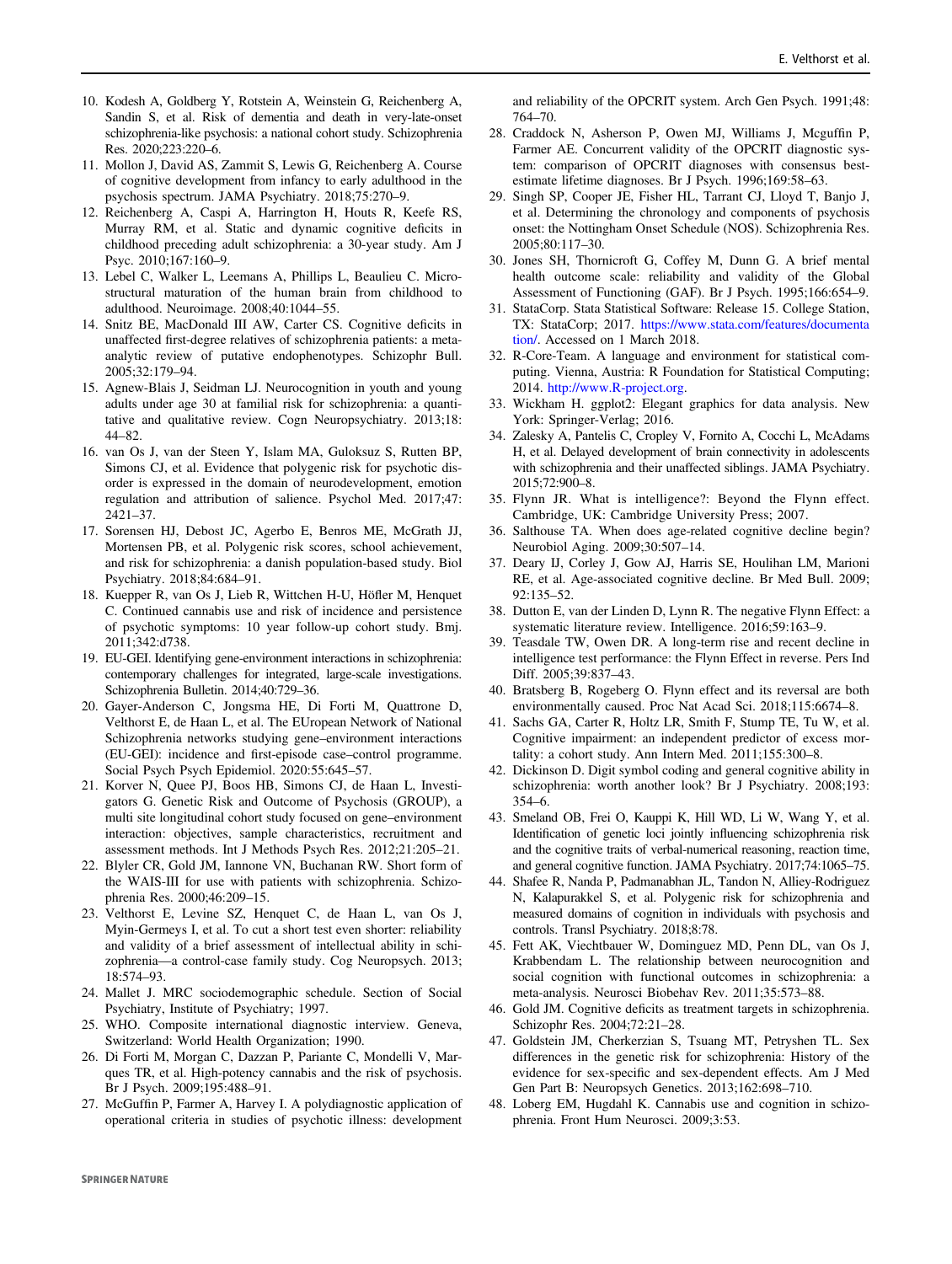- <span id="page-12-0"></span>49. van Winkel R, Investigators G. Further evidence that cannabis moderates familial correlation of psychosis-related experiences. PLoS One. 2015;10:e0137625.
- 50. Van Haren NEM, Van Dam DS, Stellato RK. Genetic risk and outcome of psychosis (group) investigators. Change in IQ in schizophrenia patients and their siblings: a controlled longitudinal study. Psychol Med. 2019;49:2573–81.
- 51. Knowles EEM, Mathias SR, Pearlson GD, Barrett J, Mollon J, Denbow D, et al. Clinical correlates of subsyndromal depression in African American individuals with psychosis: The relationship with positive symptoms and comorbid substance dependence. Schizophr Res. 2019;206:333–46.

# **Affiliations**

Eva Velthorst $\bigcirc^{1,2,3}$  $\bigcirc^{1,2,3}$  $\bigcirc^{1,2,3}$  • Josephi[n](http://orcid.org/0000-0003-4557-1838)e Mollon $\bigcirc^{4}$  $\bigcirc^{4}$  $\bigcirc^{4}$  • Robin M. Murray  $\bigcirc^{5}$  $\bigcirc^{5}$  $\bigcirc^{5}$  • Lieuwe de Haan<sup>3,6</sup> • Inez Myin Germeys<sup>7</sup> • David C. Glahn<sup>4</sup> · Celso Arango<sup>8</sup> · Els van der Ven<sup>9,10</sup> · Marta Di Forti<sup>11,12</sup> · Miguel Bernardo<sup>13</sup> · Sinan Guloksuz<sup>10,14</sup> · Philippe Delespaul<sup>[1](http://orcid.org/0000-0003-2187-4033)0,15</sup> · Gisela Mezquida<sup>13</sup> · Silvia Amoretti <sup>13</sup> · Julio Bobes 0<sup>16</sup> · Pilar A. Saiz<sup>16</sup> · María Paz García-Portilla<sup>16</sup> · José Luis Santos<sup>16,17,18</sup> · Estela Jiménez-López<sup>16,19</sup> · Julio Saniuan<sup>20</sup> · Eduardo J. Aguilar<sup>20</sup> · Manuel Arrojo<sup>21</sup> · Angel Carracedo<sup>22,23</sup> · Gonzalo López<sup>16</sup> · Javier González-Peñas<sup>16</sup> · Mara Parellada<s[u](http://orcid.org/0000-0002-8211-6095)p>8</sup> · Cem Atbasoğlu D<sup>[2](http://orcid.org/0000-0002-8211-6095)4</sup> · Meram Can Saka<sup>24</sup> · Alp Üçok<sup>25</sup> · Köksal Alptekin<sup>26,27</sup> · Berna Akdede<sup>26</sup> · Tolga Binbay $^{26}$  • Vesile Altınyazar $^{28}$  $^{28}$  $^{28}$  • Halis Ulaş $^{26}$  • Berna Yalınçetin $^{27}$  • Güvem Gümüş-Akay $^{29,30}$  • Burcin Cihan Beyaz<sup>31</sup> • Haldun Soygür<sup>32</sup> • Eylem Şahin Cankurtaran<sup>33</sup> • Semra Ulusoy Kaymak<sup>34</sup> • Nadja P. Maric<sup>35</sup> • Marina M. Mihaljevic<sup>[3](http://orcid.org/0000-0003-0145-9975)5</sup> · Sanja Andric Petrovic<sup>36</sup> · Tijana Mirjanic<sup>37</sup> · Cristina Marta Del-Ben <sup>38</sup> · Laura Ferraro<sup>5</sup> · Charlott[e](http://orcid.org/0000-0003-3401-0824) Gayer-Anderson<sup>39</sup> • Peter B. Jones  $\mathbb{D}^{40}$  $\mathbb{D}^{40}$  $\mathbb{D}^{40}$  • Hannah E. Jongsma<sup>40,41</sup> • James B. Kirkbride  $\mathbb{D}^{41}$  • Caterina La Cascia<sup>42</sup> • Ant[o](http://orcid.org/0000-0002-9665-7538)nio Lasalvia<sup>[4](http://orcid.org/0000-0001-6330-3314)3</sup> • S[a](http://orcid.org/0000-0001-7438-8990)rah Tosato  $\mathbb{D}^{43}$  • Pierre-Michel Llorca  $\mathbb{D}^{44}$  • Paulo Rossi Menezes  $\mathbb{D}^{45}$  • Craig Morgan<sup>39,46</sup> · Diego Quattrone<sup>11</sup> · Marco Menchetti<sup>47</sup> · Jean-Paul Selten<sup>10,48</sup> · Andrei Szöke<sup>49</sup> · Ilaria Tarricone<sup>50</sup> • Andrea Tortelli<sup>51</sup> • Philip McGuire<sup>5</sup> • Lucia Valmaggia<sup>52</sup> • Matthew J. Kempton<sup>5</sup> • Mark van der Gaag<sup>[5](http://orcid.org/0000-0002-0868-4449)3</sup> · Anita Riecher-Rössler<sup>54</sup> · Rodrigo A. Bressan 5<sup>55</sup> · Neus Barrantes-Vidal<sup>56,57</sup> · Barnaby Nel[s](http://orcid.org/0000-0002-9565-0238)on<sup>58,59</sup> · Patrick McGorry<sup>58,[6](http://orcid.org/0000-0002-9565-0238)0</sup> · Chris Pantelis <sup>60</sup> · Marie-Odile Krebs<sup>61</sup> · Stephan Ruhrmann<sup>62</sup> · Gabriele Sachs<sup>63</sup> • Bart P. F. Rutte[n](http://orcid.org/0000-0002-9834-6346)  $0^{10}$  $0^{10}$  $0^{10}$  • Jim van Os<sup>5,10,[6](http://orcid.org/0000-0002-1415-8007)4</sup> • Behrooz Z. Alizadeh  $0^{65,66}$  • Therese van Amelsvoort<sup>10</sup> • Agna A. Bartels-Velthuis<sup>66</sup> · Richard Bruggeman<sup>66,67</sup> · Nico J. van Beveren<sup>68,69,70</sup> · Jurjen J. Luykx<sup>64,71,72</sup> · Wiepke Cahn<[s](http://orcid.org/0000-0002-7637-3589)up>64,73</sup> • Claudia J. P. Simons  $\mathbf{D}^{10,74}$  $\mathbf{D}^{10,74}$  $\mathbf{D}^{10,74}$  • Rene S. Kahn  $\mathbf{D}^{1,75}$  • Frederike Schirmbeck<sup>3,6</sup> • Ruud van Winkel<sup>10,76</sup> • EU-GEI High Risk Study · Abraham Reichenberg<sup>1,2</sup>

- <sup>1</sup> Department of Psychiatry, Icahn School of Medicine at Mount Sinai, New York, NY, USA
- 2 Seaver Center for Research and Treatment, Icahn School of Medicine at Mount Sinai, New York, NY, USA
- <sup>3</sup> Department of Psychiatry, Amsterdam UMC, Amsterdam, The Netherlands
- <sup>4</sup> Department of Psychiatry, Boston Children's Hospital, Harvard Medical School, Boston, MA, USA
- <sup>5</sup> Department of Psychosis Studies, Institute of Psychiatry, Psychology and Neuroscience, King's College London, London, England, UK
- <sup>6</sup> Arkin Institute for Mental Health, Amsterdam, The Netherlands
- <sup>7</sup> Department of Neurosciences, Psychiatry Research Group, Center for Contextual Psychiatry, KU Leuven, Leuven, Belgium
- <sup>8</sup> Department of Child and Adolescent Psychiatry, Institute of Psychiatry and Mental Health, Hospital General Universitario Gregorio Marañón, School of Medicine, Universidad Complutense, Instituto de Investigación Sanitaria Gregorio Marañón (IiSGM), Spanish Mental Health Research Network (CIBERSAM), Madrid, Spain
- <sup>9</sup> Mailman School of Public Health, Columbia University, New York, NY, USA
- <sup>10</sup> Department of Psychiatry and Neuropsychology, School for Mental Health and Neuroscience, Maastricht University Medical Centre, Maastricht, The Netherlands
- Department of Social Genetics and Developmental Psychiatry, Institute of Psychiatry, Psychology and Neuroscience, King's College London, London, England, UK
- South London and Maudsley NHS Mental Health Foundation Trust, London, UK
- <sup>13</sup> Barcelona Clinic Schizophrenia Unit, Neuroscience Institute, Hospital Clinic of Barcelona, University of Barcelona, IDIBAPS, Spanish Mental Health Research Network (CIBERSAM), Barcelona, Spain
- <sup>14</sup> Department of Psychiatry, Yale School of Medicine, New Haven, CT, USA
- <sup>15</sup> Mondriaan Mental Health Care, Heerlen/Maastricht, The Netherlands
- <sup>16</sup> Faculty of Medicine and Health Sciences Psychiatry, Universidad de Oviedo, Mental Health Services of Principado de Asturias (SESPA), Instituto de Investigacion Sanitaria del Principado de Asturias (ISPA), INEUROPA, CIBERSAM, Oviedo, Spain
- Neurobiological Research Group, Institute of Technology, Universidad de Castilla-La Mancha, Cuenca, Spain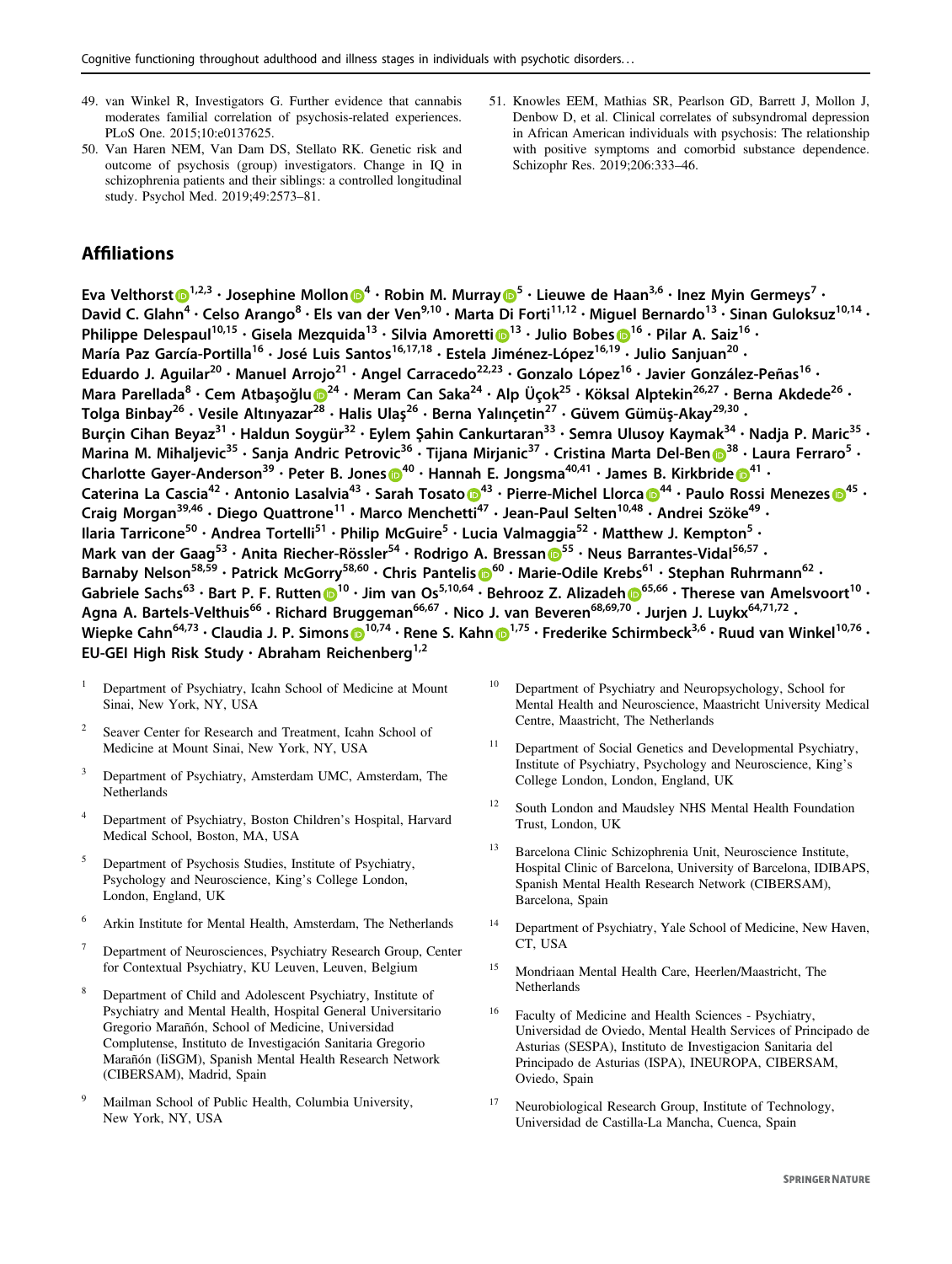- <sup>18</sup> Department of Psychiatry, Hospital "Virgen de la Luz", Cuenca, Spain
- <sup>19</sup> Universidad de Castilla-La Mancha, Health and Social Research Center, Cuenca, Spain
- <sup>20</sup> Department of Psychiatry, Hospital Clínico Universitario de Valencia, INCLIVA, CIBERSAM, School of Medicine, Universidad de Valencia, Valencia, Spain
- <sup>21</sup> Department of Psychiatry, Instituto de Investigación Sanitaria (IDIS), Complejo Hospitalario Universitario de Santiago de Compostela, Santiago de Compostela, Spain
- <sup>22</sup> Grupo de Medicina Xenómica, Fundación Pública Galega de Medicina Xenómica, Instituto de Investigación Sanitaria de Santiago de Compostela (IDIS), Galician Health Service (SERGAS), Santiago de Compostela, Spain
- <sup>23</sup> Centro de Investigación en Red de Enfermedades Raras (CIBERER) y Centro Nacional de Genotipado (CEGEN-PRB3), Center for Research in Molecular Medicine and Chronic Diseases (CIMUS), Universidad de Santiago de Compostela, Santiago de Compostela, Spain
- <sup>24</sup> Department of Psychiatry, School of Medicine, Ankara University, Ankara, Turkey
- <sup>25</sup> Department of Psychiatry, Faculty of Medicine, Istanbul University, Istanbul, Turkey
- <sup>26</sup> Department of Psychiatry, Dokuz Eylül University, School of Medicine, Izmir, Turkey
- <sup>27</sup> Department of Neuroscience, Health Sciences Institute, Dokuz Eylul University, Izmir, Turkey
- <sup>28</sup> Department of Psychiatry, Adnan Menderes University, School of Medicine, Aydın, Turkey
- <sup>29</sup> Department of Physiology, School of Medicine, Ankara University, Ankara, Turkey
- <sup>30</sup> Brain Research Center, Ankara University, Ankara, Turkey
- <sup>31</sup> Department of Psychology, Middle East Technical University, Ankara, Turkey
- <sup>32</sup> Turkish Federation of Schizophrenia Associations, Ankara, Turkey
- <sup>33</sup> Private Practice, Ankara, Turkey
- <sup>34</sup> Ankara City Hospital Psychiatry Clinic, Ankara, Turkey
- $35$  Faculty of Medicine, University of Belgrade & Institute of Mental Health, Belgrade, Serbia
- <sup>36</sup> Faculty of Medicine, University of Belgrade & Clinic for Psychiatry, Belgrade, Serbia
- <sup>37</sup> Special Hospital for Psychiatric Disorders Kovin, Kovin, Serbia
- <sup>38</sup> Ribeirão Preto Medical School, University of São Paulo, São Paulo, Brazil
- <sup>39</sup> Department of Health Service and Population Research, Institute of Psychiatry, King's College London, London, UK
- Department of Psychiatry, University of Cambridge, Cambridge, England, UK
- <sup>41</sup> PsyLife Group, Division of Psychiatry, UCL, London, England, UK
- <sup>42</sup> Department of Biomedicine, Neuroscience and Advanced Diagnostics, University of Palermo, Palermo, Italy
- <sup>43</sup> Section of Psychiatry, Department of Neuroscience, Biomedicine and Movement, University of Verona, Verona, Italy
- <sup>44</sup> Centre Hospitalier Universitaire de Clermont-Ferrand, Clermont-Ferrand, France
- <sup>45</sup> Department of Preventive Medicine, Faculdade de Medicina, Universidade of São Paulo, São Paulo, Brazil
- <sup>46</sup> ESRC Centre for Society and Mental Health, King's College London, London, UK
- <sup>47</sup> Department of Biomedical and Neuromotor Sciences, University of Bologna, Bologna, Italy
- <sup>48</sup> Rivierduinen Institute for Mental Health Care, Leiden, The **Netherlands**
- <sup>49</sup> INSERM, U955 Créteil, France
- <sup>50</sup> Department of Medical and Surgical Sciences, Psychiatry Unit, Alma Mater Studiorum Università di Bologna, Bologna, Italy
- <sup>51</sup> Etablissement Public de Santé Maison Blanche, Paris, France
- <sup>52</sup> Department of Psychology, Institute of Psychiatry, Psychology and Neuroscience, King's College London, London, UK
- <sup>53</sup> Amsterdam Public Mental Health Research Institute, Department of Clinical Psychology, Faculty of Behavioural and Movement Sciences, Vrije Universiteit Amsterdam, Amsterdam, The Netherlands
- <sup>54</sup> Medizinische Fakultät, Universität Basel, Basel, Switzerland
- <sup>55</sup> LiNC-Lab Interdisciplinar Neurociências Clínicas, Depto Psiquiatria, Escola Paulista de Medicina, Universidade Federal de São Paulo (UNIFESP), São Paulo, Brazil
- <sup>56</sup> Departament de Psicologia Clínica i de la Salut, Universitat Autònoma de Barcelona, Barcelona, Spain
- <sup>57</sup> Fundació Sanitària Sant Pere Claver, Spanish Mental Health Research Network (CIBERSAM), Barcelona, Spain
- <sup>58</sup> Orygen, Parkville, VIC, Australia
- <sup>59</sup> Centre for Youth Mental Health, The University of Melbourne, Parkville, VIC, Australia
- <sup>60</sup> Melbourne Neuropsychiatry Centre, Department of Psychiatry, University of Melbourne & Melbourne Health, Carlton South, VIC, Australia
- <sup>61</sup> University of Paris, GHU-Paris, Sainte-Anne, C'JAAD, Inserm U1266, Institut de Psychiatrie (CNRS 3557), Paris, France
- <sup>62</sup> Department of Psychiatry and Psychotherapy, Faculty of Medicine and University Hospital, University of Cologne, Cologne, Germany
- <sup>63</sup> Department of Psychiatry and Psychotherapy, Medical University of Vienna, Vienna, Austria